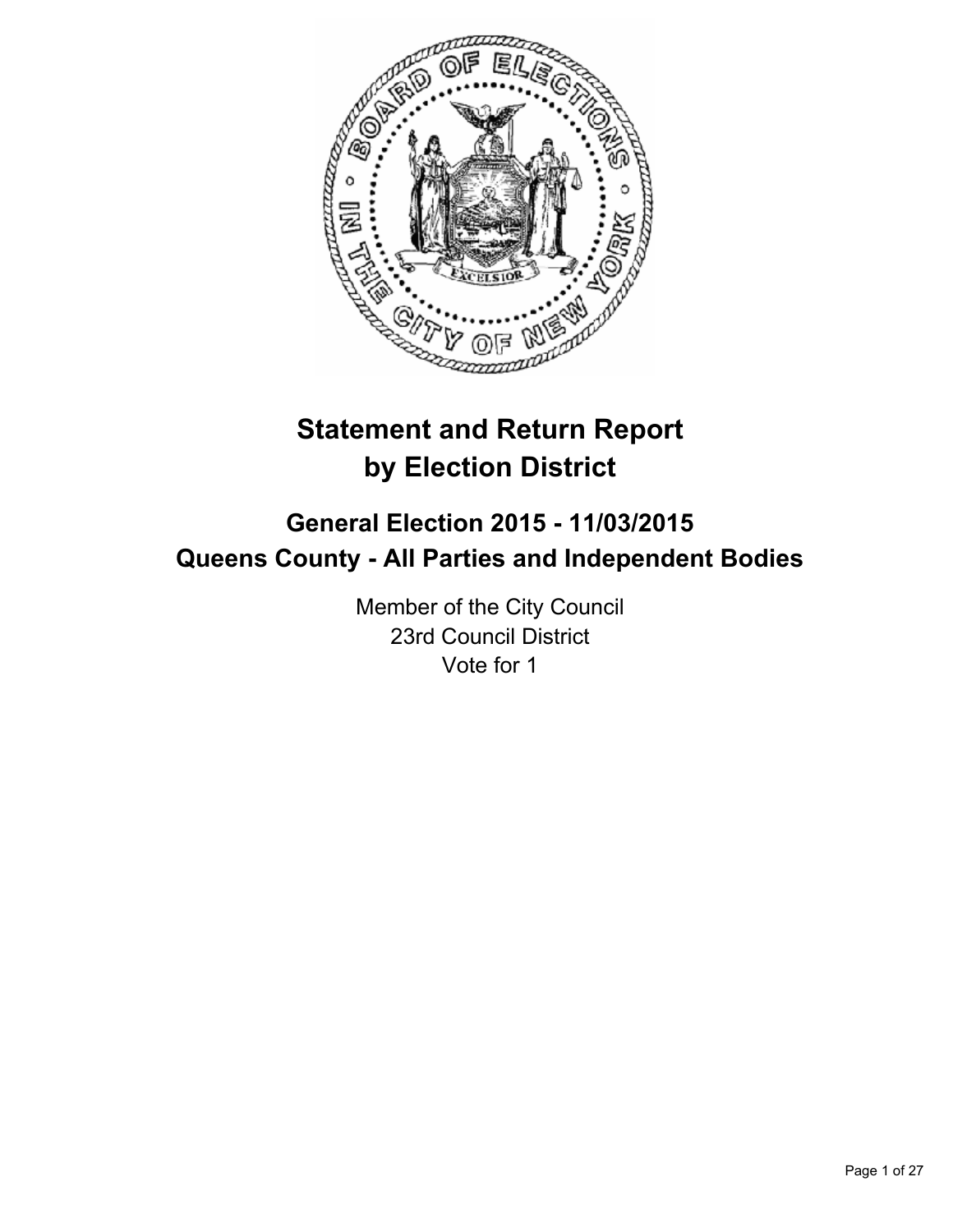

# **001/24 COMBINED into: 002/24**

# **002/24**

| PUBLIC COUNTER                                           | 231            |
|----------------------------------------------------------|----------------|
| <b>EMERGENCY</b>                                         | 0              |
| <b>ABSENTEE/MILITARY</b>                                 | 13             |
| <b>AFFIDAVIT</b>                                         | 0              |
| <b>Total Ballots</b>                                     | 244            |
| Less - Inapplicable Federal/Special Presidential Ballots | 0              |
| <b>Total Applicable Ballots</b>                          | 244            |
| <b>BARRY S. GRODENCHIK (DEMOCRATIC)</b>                  | 121            |
| JOSEPH R. CONCANNON (REPUBLICAN)                         | 67             |
| JOSEPH R. CONCANNON (CONSERVATIVE)                       | 24             |
| REBECCA D. LYNCH (WORKING FAMILIES)                      | 28             |
| JOSEPH R. CONCANNON (REFORM)                             | $\overline{2}$ |
| WILLIAM J HENDRICK JR. (WRITE-IN)                        | 1              |
| <b>Total Votes</b>                                       | 243            |
| Unrecorded                                               |                |

| 004/24 COMBINED into: 003/24                             |     |
|----------------------------------------------------------|-----|
| <b>Total Votes</b>                                       | 224 |
| JOSEPH R. CONCANNON (REFORM)                             | 2   |
| REBECCA D. LYNCH (WORKING FAMILIES)                      | 18  |
| JOSEPH R. CONCANNON (CONSERVATIVE)                       | 23  |
| JOSEPH R. CONCANNON (REPUBLICAN)                         | 72  |
| <b>BARRY S. GRODENCHIK (DEMOCRATIC)</b>                  | 109 |
| <b>Total Applicable Ballots</b>                          | 224 |
| Less - Inapplicable Federal/Special Presidential Ballots | 0   |
| <b>Total Ballots</b>                                     | 224 |
| AFFIDAVIT                                                | 0   |
| ABSENTEE/MILITARY                                        | 10  |
| <b>EMERGENCY</b>                                         | 0   |
| <b>PUBLIC COUNTER</b>                                    | 214 |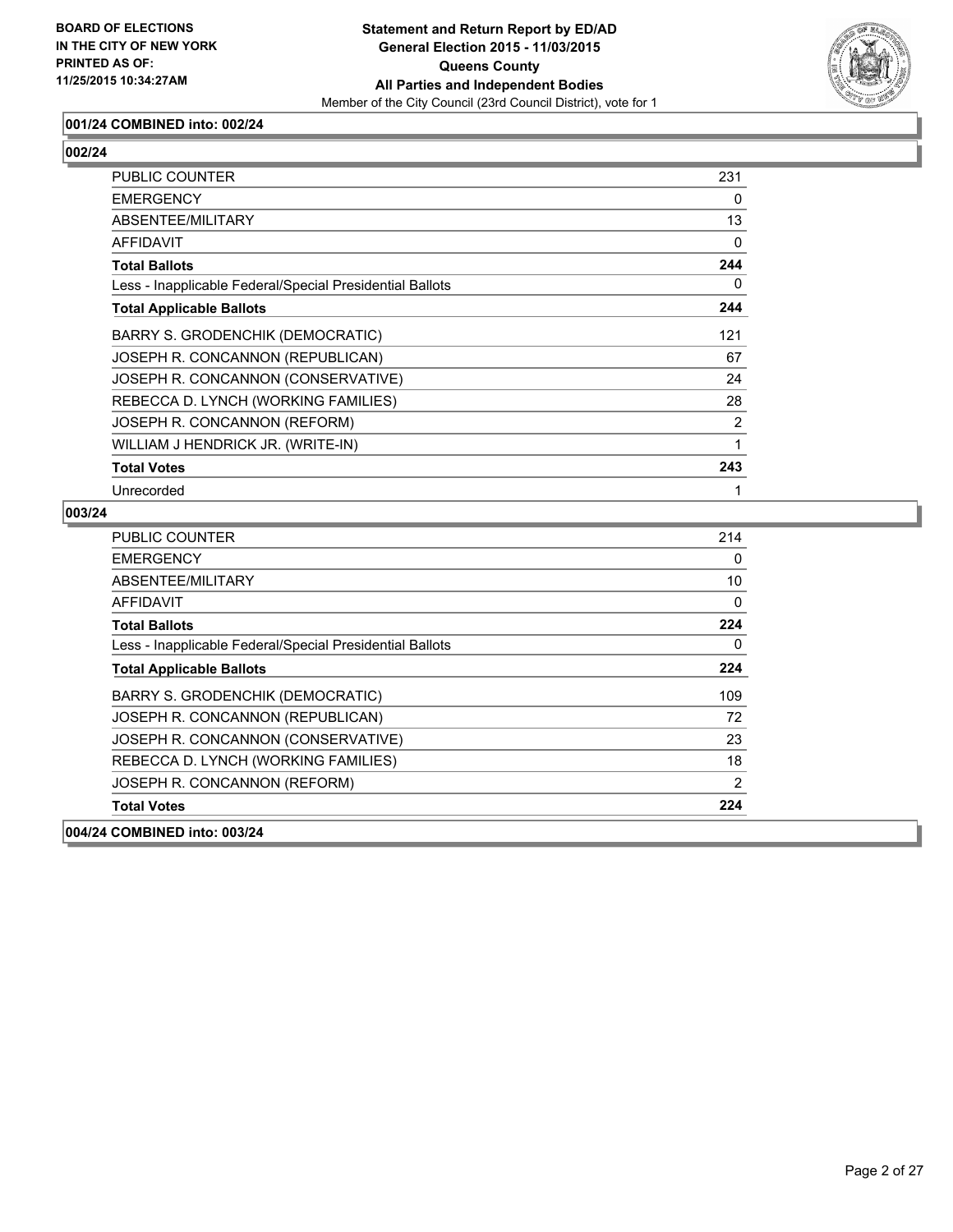

| PUBLIC COUNTER                                           | 153 |
|----------------------------------------------------------|-----|
| <b>EMERGENCY</b>                                         | 0   |
| ABSENTEE/MILITARY                                        | 5   |
| AFFIDAVIT                                                | 0   |
| <b>Total Ballots</b>                                     | 158 |
| Less - Inapplicable Federal/Special Presidential Ballots | 0   |
| <b>Total Applicable Ballots</b>                          | 158 |
| BARRY S. GRODENCHIK (DEMOCRATIC)                         | 79  |
| JOSEPH R. CONCANNON (REPUBLICAN)                         | 57  |
| JOSEPH R. CONCANNON (CONSERVATIVE)                       | 14  |
| REBECCA D. LYNCH (WORKING FAMILIES)                      | 6   |
| JOSEPH R. CONCANNON (REFORM)                             | 1   |
| <b>Total Votes</b>                                       | 157 |
| Unrecorded                                               | 1   |

## **006/24**

| PUBLIC COUNTER                                           | 254 |
|----------------------------------------------------------|-----|
| <b>EMERGENCY</b>                                         | 0   |
| ABSENTEE/MILITARY                                        | 11  |
| AFFIDAVIT                                                |     |
| <b>Total Ballots</b>                                     | 266 |
| Less - Inapplicable Federal/Special Presidential Ballots | 0   |
| <b>Total Applicable Ballots</b>                          | 266 |
| BARRY S. GRODENCHIK (DEMOCRATIC)                         | 123 |
| JOSEPH R. CONCANNON (REPUBLICAN)                         | 97  |
| JOSEPH R. CONCANNON (CONSERVATIVE)                       | 27  |
| REBECCA D. LYNCH (WORKING FAMILIES)                      | 13  |
| JOSEPH R. CONCANNON (REFORM)                             | 6   |
| <b>Total Votes</b>                                       | 266 |

## **007/24 COMBINED into: 006/24**

| PUBLIC COUNTER                                           | 37       |
|----------------------------------------------------------|----------|
| <b>EMERGENCY</b>                                         | 0        |
| ABSENTEE/MILITARY                                        | 3        |
| AFFIDAVIT                                                | 0        |
| <b>Total Ballots</b>                                     | 40       |
| Less - Inapplicable Federal/Special Presidential Ballots | 0        |
| <b>Total Applicable Ballots</b>                          | 40       |
| BARRY S. GRODENCHIK (DEMOCRATIC)                         | 24       |
| JOSEPH R. CONCANNON (REPUBLICAN)                         | 9        |
| JOSEPH R. CONCANNON (CONSERVATIVE)                       | 2        |
| REBECCA D. LYNCH (WORKING FAMILIES)                      | 4        |
| JOSEPH R. CONCANNON (REFORM)                             | $\Omega$ |
| <b>Total Votes</b>                                       | 39       |
| Unrecorded                                               | 1        |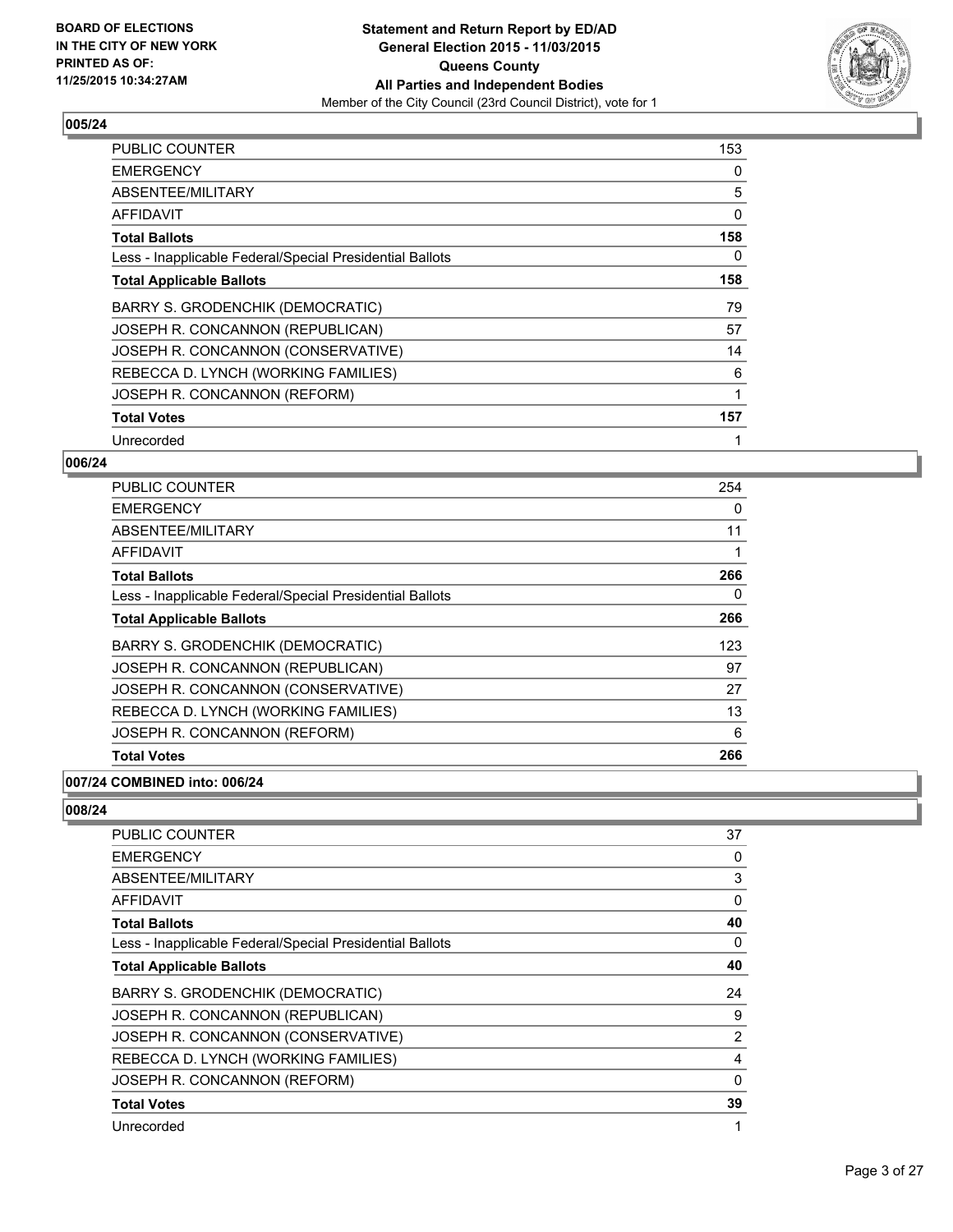

#### **009/24 COMBINED into: 008/24**

# **010/24**

| <b>PUBLIC COUNTER</b>                                    | 259 |
|----------------------------------------------------------|-----|
| <b>EMERGENCY</b>                                         | 0   |
| ABSENTEE/MILITARY                                        | 22  |
| AFFIDAVIT                                                |     |
| <b>Total Ballots</b>                                     | 282 |
| Less - Inapplicable Federal/Special Presidential Ballots | 0   |
| <b>Total Applicable Ballots</b>                          | 282 |
| BARRY S. GRODENCHIK (DEMOCRATIC)                         | 164 |
| JOSEPH R. CONCANNON (REPUBLICAN)                         | 67  |
| JOSEPH R. CONCANNON (CONSERVATIVE)                       | 27  |
| REBECCA D. LYNCH (WORKING FAMILIES)                      | 19  |
| JOSEPH R. CONCANNON (REFORM)                             | 3   |
| <b>BOB FREDRICH (WRITE-IN)</b>                           | 1   |
| <b>Total Votes</b>                                       | 281 |
| Unrecorded                                               |     |

#### **011/24 COMBINED into: 010/24**

#### **012/24 COMBINED into: 010/24**

#### **013/24 COMBINED into: 010/24**

| <b>PUBLIC COUNTER</b>                                    | 252 |
|----------------------------------------------------------|-----|
| <b>EMERGENCY</b>                                         | 0   |
| ABSENTEE/MILITARY                                        | 3   |
| AFFIDAVIT                                                |     |
| <b>Total Ballots</b>                                     | 256 |
| Less - Inapplicable Federal/Special Presidential Ballots | 0   |
| <b>Total Applicable Ballots</b>                          | 256 |
| BARRY S. GRODENCHIK (DEMOCRATIC)                         | 147 |
| JOSEPH R. CONCANNON (REPUBLICAN)                         | 68  |
| JOSEPH R. CONCANNON (CONSERVATIVE)                       | 22  |
| REBECCA D. LYNCH (WORKING FAMILIES)                      | 16  |
| JOSEPH R. CONCANNON (REFORM)                             | 1   |
| <b>Total Votes</b>                                       | 254 |
| Unrecorded                                               | 2   |
| 015/24 COMBINED into: 003/24                             |     |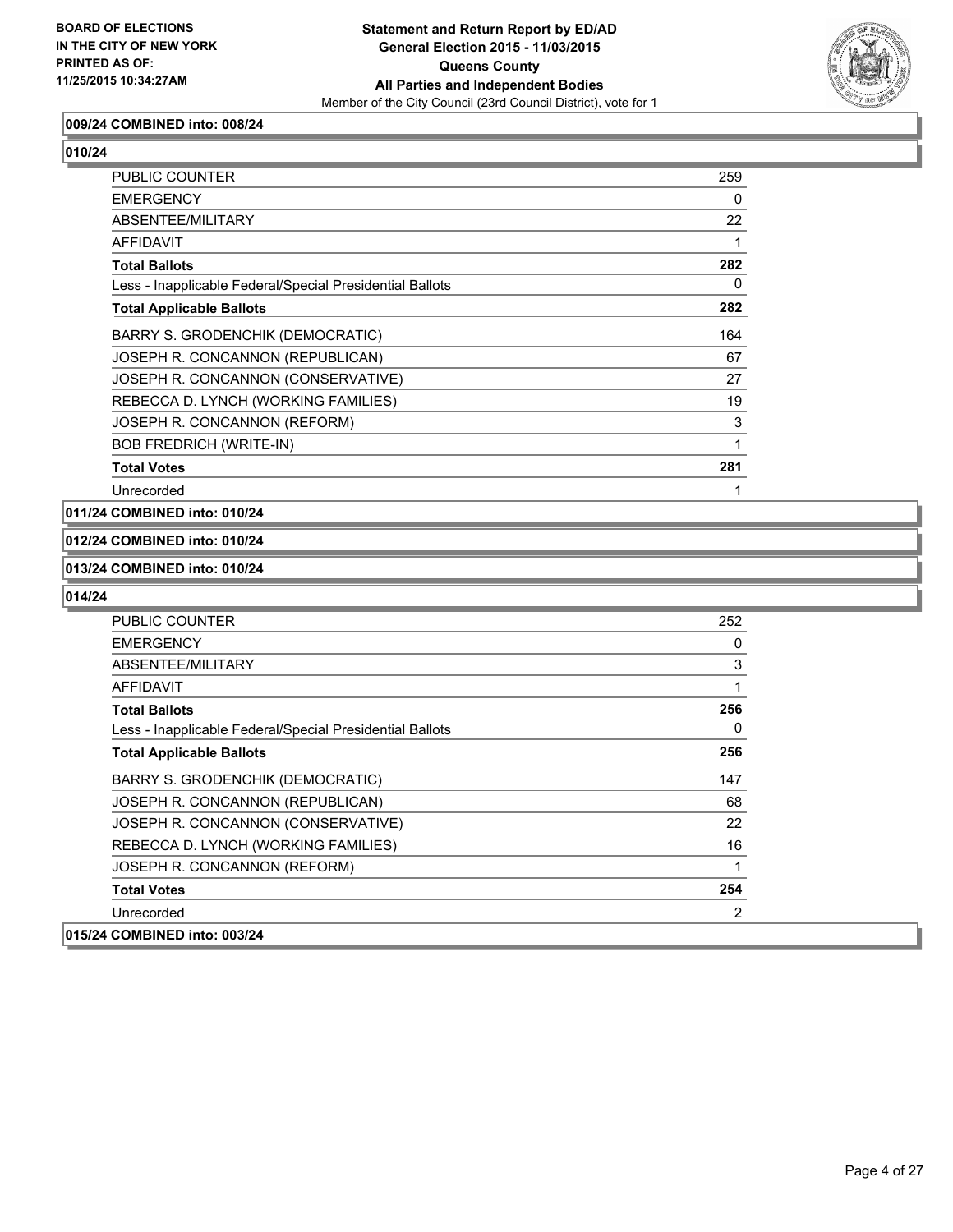

| <b>PUBLIC COUNTER</b>                                    | 263 |
|----------------------------------------------------------|-----|
| <b>EMERGENCY</b>                                         | 0   |
| ABSENTEE/MILITARY                                        | 15  |
| AFFIDAVIT                                                | 0   |
| Total Ballots                                            | 278 |
| Less - Inapplicable Federal/Special Presidential Ballots | 0   |
| <b>Total Applicable Ballots</b>                          | 278 |
| BARRY S. GRODENCHIK (DEMOCRATIC)                         | 150 |
| JOSEPH R. CONCANNON (REPUBLICAN)                         | 81  |
| JOSEPH R. CONCANNON (CONSERVATIVE)                       | 22  |
| REBECCA D. LYNCH (WORKING FAMILIES)                      | 20  |
| JOSEPH R. CONCANNON (REFORM)                             | 2   |
| <b>Total Votes</b>                                       | 275 |
| Unrecorded                                               | 3   |

## **017/24**

| <b>Total Votes</b>                                       | 342 |
|----------------------------------------------------------|-----|
| JOSEPH R. CONCANNON (REFORM)                             | 3   |
| REBECCA D. LYNCH (WORKING FAMILIES)                      | 24  |
| JOSEPH R. CONCANNON (CONSERVATIVE)                       | 29  |
| JOSEPH R. CONCANNON (REPUBLICAN)                         | 80  |
| BARRY S. GRODENCHIK (DEMOCRATIC)                         | 206 |
| <b>Total Applicable Ballots</b>                          | 342 |
| Less - Inapplicable Federal/Special Presidential Ballots | 0   |
| <b>Total Ballots</b>                                     | 342 |
| <b>AFFIDAVIT</b>                                         | 0   |
| ABSENTEE/MILITARY                                        | 25  |
| <b>EMERGENCY</b>                                         | 0   |
| PUBLIC COUNTER                                           | 317 |

| PUBLIC COUNTER                                           | 175          |
|----------------------------------------------------------|--------------|
| <b>EMERGENCY</b>                                         | 0            |
| ABSENTEE/MILITARY                                        | 9            |
| <b>AFFIDAVIT</b>                                         | $\mathbf{0}$ |
| <b>Total Ballots</b>                                     | 184          |
| Less - Inapplicable Federal/Special Presidential Ballots | 0            |
| <b>Total Applicable Ballots</b>                          | 184          |
| BARRY S. GRODENCHIK (DEMOCRATIC)                         | 103          |
| JOSEPH R. CONCANNON (REPUBLICAN)                         | 45           |
| JOSEPH R. CONCANNON (CONSERVATIVE)                       | 19           |
| REBECCA D. LYNCH (WORKING FAMILIES)                      | 15           |
| JOSEPH R. CONCANNON (REFORM)                             | 1            |
| <b>Total Votes</b>                                       | 183          |
| Unrecorded                                               | 1            |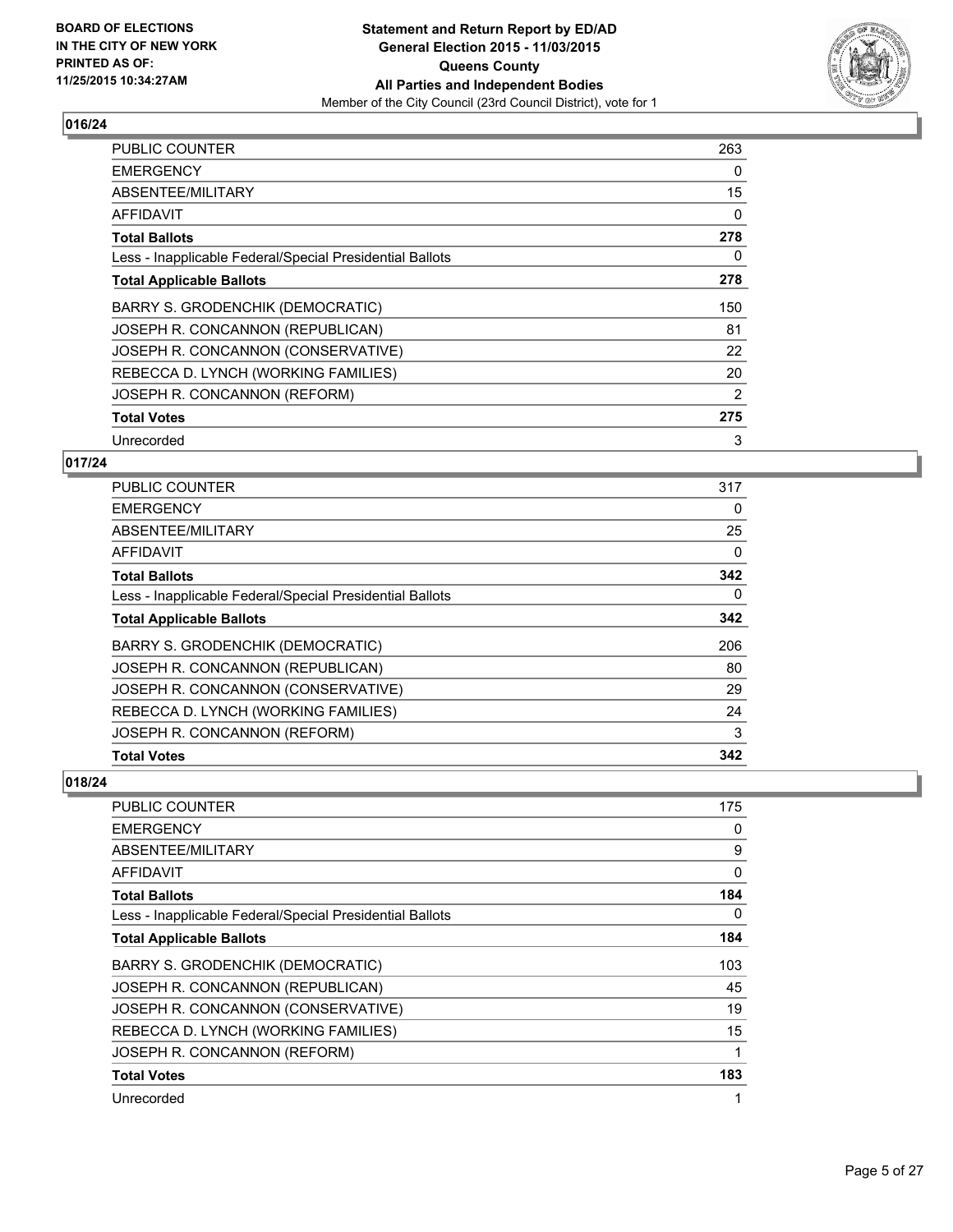

| PUBLIC COUNTER                                           | 260 |
|----------------------------------------------------------|-----|
| <b>EMERGENCY</b>                                         | 0   |
| ABSENTEE/MILITARY                                        | 12  |
| AFFIDAVIT                                                | 1   |
| <b>Total Ballots</b>                                     | 273 |
| Less - Inapplicable Federal/Special Presidential Ballots | 0   |
| <b>Total Applicable Ballots</b>                          | 273 |
| BARRY S. GRODENCHIK (DEMOCRATIC)                         | 138 |
| JOSEPH R. CONCANNON (REPUBLICAN)                         | 89  |
| JOSEPH R. CONCANNON (CONSERVATIVE)                       | 25  |
| REBECCA D. LYNCH (WORKING FAMILIES)                      | 17  |
| JOSEPH R. CONCANNON (REFORM)                             | 2   |
| <b>Total Votes</b>                                       | 271 |
| Unrecorded                                               | 2   |

**020/24 COMBINED into: 017/24**

| PUBLIC COUNTER                                           | 219 |
|----------------------------------------------------------|-----|
| <b>EMERGENCY</b>                                         | 0   |
| ABSENTEE/MILITARY                                        | 8   |
| <b>AFFIDAVIT</b>                                         | 1   |
| <b>Total Ballots</b>                                     | 228 |
| Less - Inapplicable Federal/Special Presidential Ballots | 0   |
| <b>Total Applicable Ballots</b>                          | 228 |
| BARRY S. GRODENCHIK (DEMOCRATIC)                         | 128 |
| JOSEPH R. CONCANNON (REPUBLICAN)                         | 49  |
| JOSEPH R. CONCANNON (CONSERVATIVE)                       | 18  |
| REBECCA D. LYNCH (WORKING FAMILIES)                      | 29  |
| JOSEPH R. CONCANNON (REFORM)                             | 0   |
| <b>Total Votes</b>                                       | 224 |
| Unrecorded                                               | 4   |
| 022/24 COMBINED into: 019/24                             |     |
| 023/24 COMBINED into: 021/24                             |     |
| 024/24 COMBINED into: 016/24                             |     |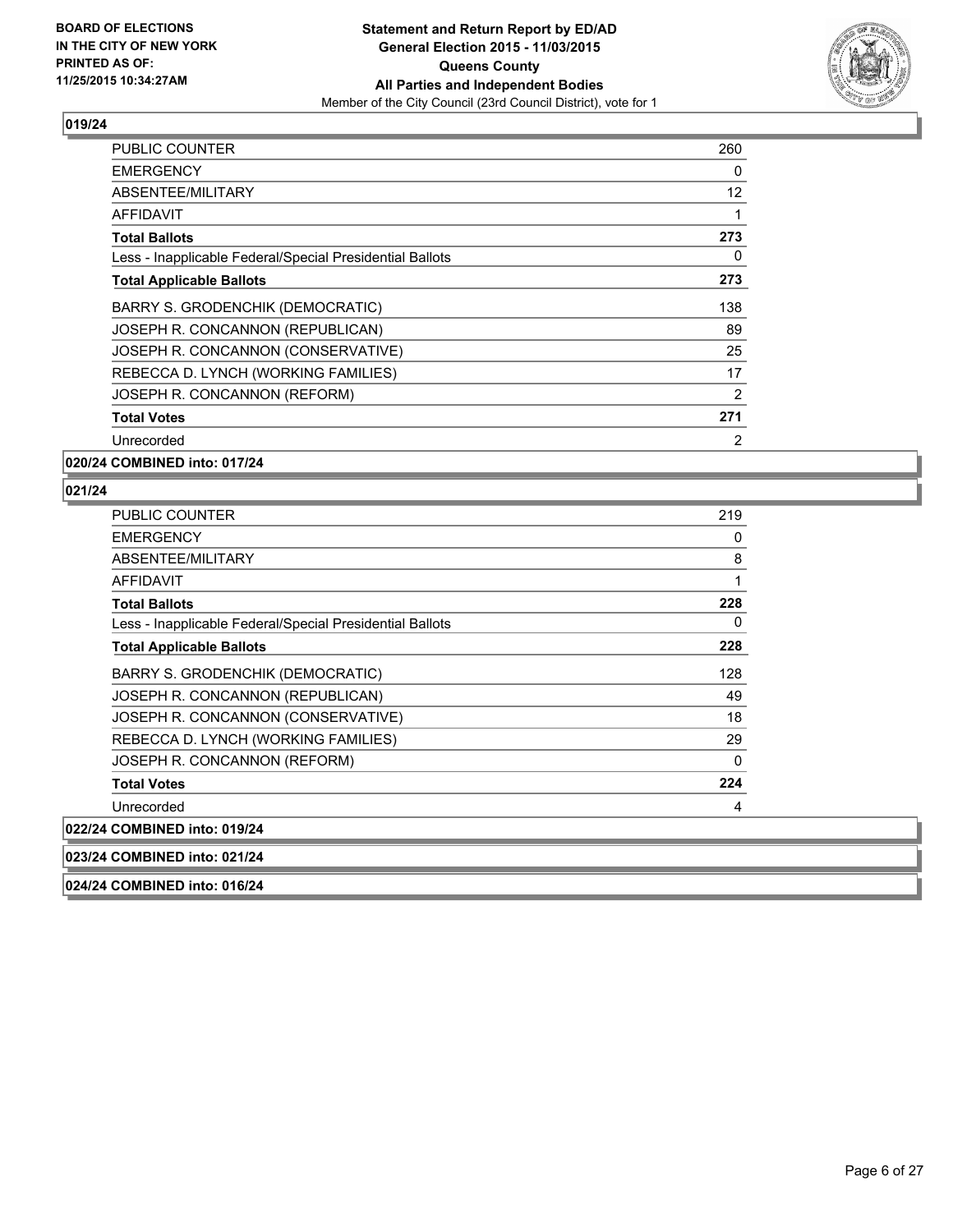

| <b>PUBLIC COUNTER</b>                                    | 219 |
|----------------------------------------------------------|-----|
| <b>EMERGENCY</b>                                         | 0   |
| ABSENTEE/MILITARY                                        | 6   |
| AFFIDAVIT                                                | 2   |
| <b>Total Ballots</b>                                     | 227 |
| Less - Inapplicable Federal/Special Presidential Ballots | 0   |
| <b>Total Applicable Ballots</b>                          | 227 |
| BARRY S. GRODENCHIK (DEMOCRATIC)                         | 147 |
| JOSEPH R. CONCANNON (REPUBLICAN)                         | 56  |
| JOSEPH R. CONCANNON (CONSERVATIVE)                       | 9   |
| REBECCA D. LYNCH (WORKING FAMILIES)                      | 14  |
| JOSEPH R. CONCANNON (REFORM)                             | 0   |
| <b>Total Votes</b>                                       | 226 |
| Unrecorded                                               | 1   |

## **027/24**

| <b>Total Votes</b>                                       | 107 |
|----------------------------------------------------------|-----|
| JOSEPH R. CONCANNON (REFORM)                             | 0   |
| REBECCA D. LYNCH (WORKING FAMILIES)                      | 14  |
| JOSEPH R. CONCANNON (CONSERVATIVE)                       | 0   |
| JOSEPH R. CONCANNON (REPUBLICAN)                         | 7   |
| BARRY S. GRODENCHIK (DEMOCRATIC)                         | 86  |
| <b>Total Applicable Ballots</b>                          | 107 |
| Less - Inapplicable Federal/Special Presidential Ballots | 0   |
| <b>Total Ballots</b>                                     | 107 |
| <b>AFFIDAVIT</b>                                         | 0   |
| ABSENTEE/MILITARY                                        | 12  |
| <b>EMERGENCY</b>                                         | 0   |
| PUBLIC COUNTER                                           | 95  |

| PUBLIC COUNTER                                           | 232 |
|----------------------------------------------------------|-----|
| <b>EMERGENCY</b>                                         | 0   |
| ABSENTEE/MILITARY                                        | 7   |
| <b>AFFIDAVIT</b>                                         | 1   |
| <b>Total Ballots</b>                                     | 240 |
| Less - Inapplicable Federal/Special Presidential Ballots | 0   |
| <b>Total Applicable Ballots</b>                          | 240 |
| BARRY S. GRODENCHIK (DEMOCRATIC)                         | 146 |
| JOSEPH R. CONCANNON (REPUBLICAN)                         | 59  |
| JOSEPH R. CONCANNON (CONSERVATIVE)                       | 15  |
| REBECCA D. LYNCH (WORKING FAMILIES)                      | 18  |
| JOSEPH R. CONCANNON (REFORM)                             |     |
| UNCOUNTED WRITE-IN PER STATUTE (WRITE-IN)                | 1   |
| <b>Total Votes</b>                                       | 240 |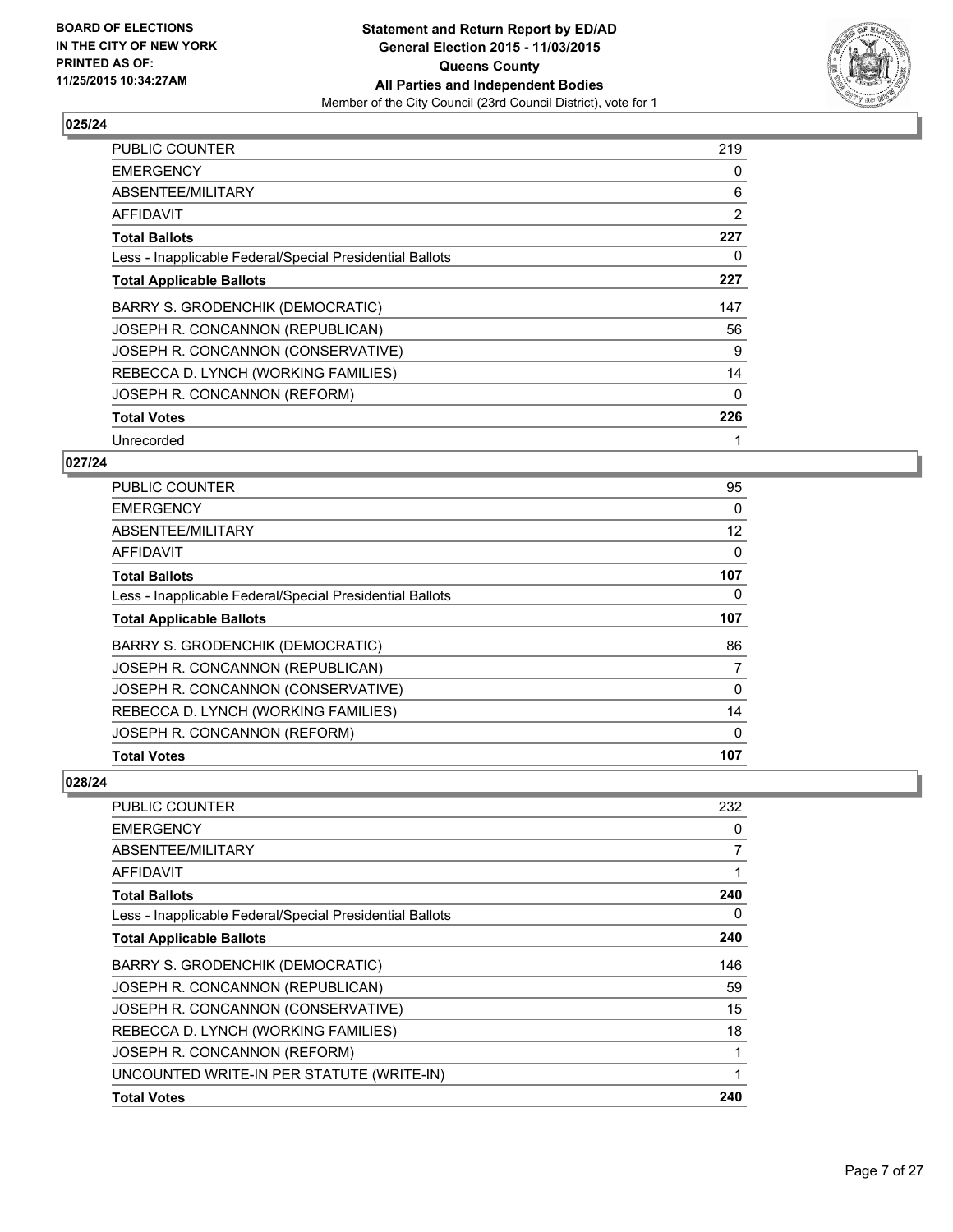

| <b>PUBLIC COUNTER</b>                                    | 183      |
|----------------------------------------------------------|----------|
| <b>EMERGENCY</b>                                         | 0        |
| ABSENTEE/MILITARY                                        | 3        |
| AFFIDAVIT                                                |          |
| <b>Total Ballots</b>                                     | 187      |
| Less - Inapplicable Federal/Special Presidential Ballots | 0        |
| <b>Total Applicable Ballots</b>                          | 187      |
| BARRY S. GRODENCHIK (DEMOCRATIC)                         | 151      |
| JOSEPH R. CONCANNON (REPUBLICAN)                         | 24       |
| JOSEPH R. CONCANNON (CONSERVATIVE)                       | 2        |
| REBECCA D. LYNCH (WORKING FAMILIES)                      | 8        |
| JOSEPH R. CONCANNON (REFORM)                             | $\Omega$ |
| <b>Total Votes</b>                                       | 185      |
| Unrecorded                                               | 2        |

#### **030/24**

| <b>PUBLIC COUNTER</b>                                    | 177 |
|----------------------------------------------------------|-----|
| <b>EMERGENCY</b>                                         | 0   |
| ABSENTEE/MILITARY                                        | 7   |
| AFFIDAVIT                                                | 0   |
| <b>Total Ballots</b>                                     | 184 |
| Less - Inapplicable Federal/Special Presidential Ballots | 0   |
| <b>Total Applicable Ballots</b>                          | 184 |
| BARRY S. GRODENCHIK (DEMOCRATIC)                         | 143 |
| JOSEPH R. CONCANNON (REPUBLICAN)                         | 18  |
| JOSEPH R. CONCANNON (CONSERVATIVE)                       | 0   |
| REBECCA D. LYNCH (WORKING FAMILIES)                      | 19  |
| JOSEPH R. CONCANNON (REFORM)                             | 1   |
| <b>Total Votes</b>                                       | 181 |
| Unrecorded                                               | 3   |
| 031/24 COMBINED into: 028/24                             |     |

**032/24 COMBINED into: 028/24 059/24 COMBINED into: 014/24 061/24 COMBINED into: 014/24 080/24 COMBINED into: 016/24**

**083/24 COMBINED into: 016/24**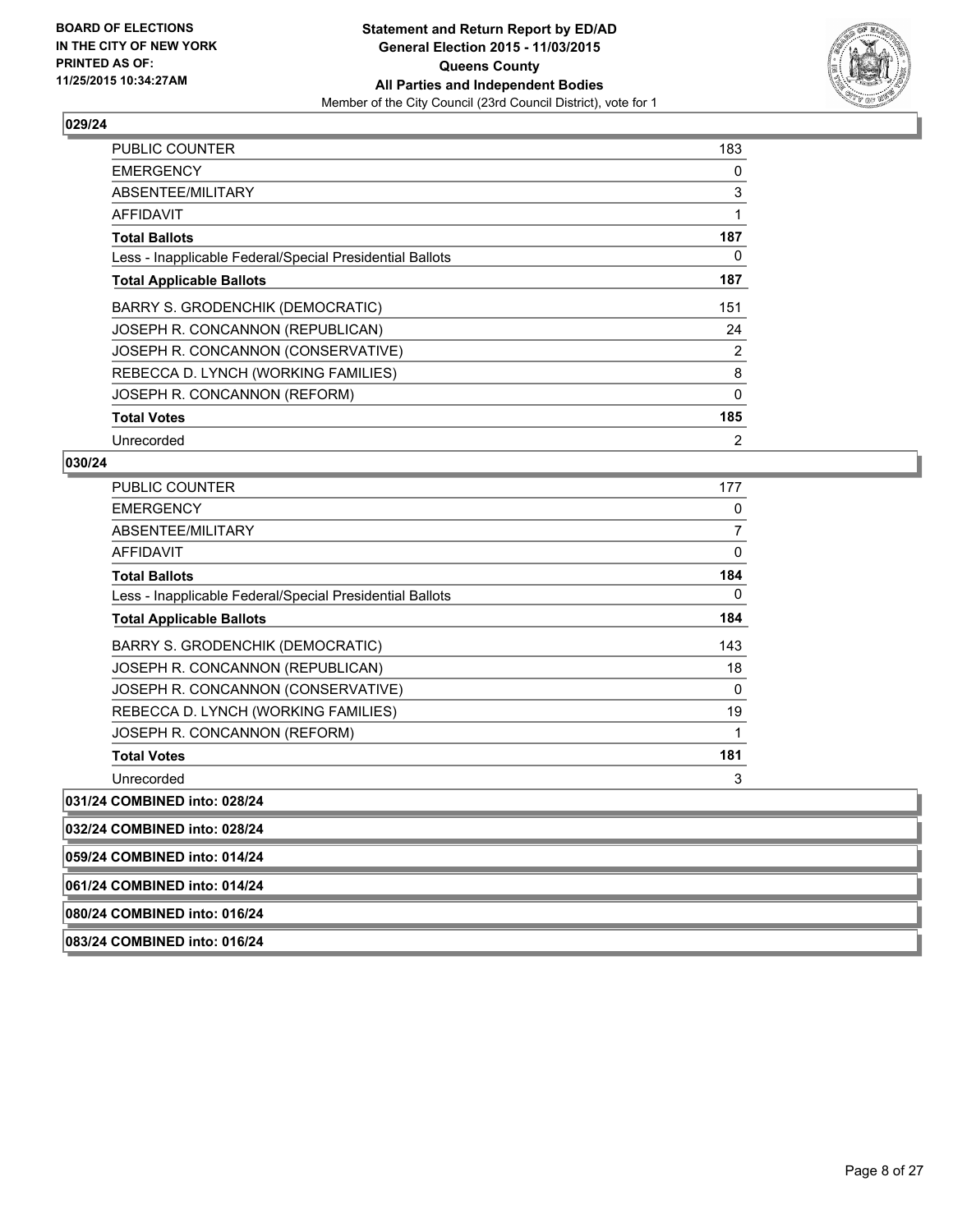

| <b>PUBLIC COUNTER</b>                                    | 155 |
|----------------------------------------------------------|-----|
| <b>EMERGENCY</b>                                         | 0   |
| ABSENTEE/MILITARY                                        | 15  |
| AFFIDAVIT                                                |     |
| <b>Total Ballots</b>                                     | 171 |
| Less - Inapplicable Federal/Special Presidential Ballots | 0   |
| <b>Total Applicable Ballots</b>                          | 171 |
| BARRY S. GRODENCHIK (DEMOCRATIC)                         | 97  |
| JOSEPH R. CONCANNON (REPUBLICAN)                         | 41  |
| JOSEPH R. CONCANNON (CONSERVATIVE)                       | 14  |
| REBECCA D. LYNCH (WORKING FAMILIES)                      | 17  |
| JOSEPH R. CONCANNON (REFORM)                             | 0   |
| <b>Total Votes</b>                                       | 169 |
| Unrecorded                                               | 2   |

## **017/25**

| PUBLIC COUNTER                                           | 227 |
|----------------------------------------------------------|-----|
| <b>EMERGENCY</b>                                         | 0   |
| ABSENTEE/MILITARY                                        | 9   |
| AFFIDAVIT                                                | 2   |
| <b>Total Ballots</b>                                     | 238 |
| Less - Inapplicable Federal/Special Presidential Ballots | 0   |
| <b>Total Applicable Ballots</b>                          | 238 |
| BARRY S. GRODENCHIK (DEMOCRATIC)                         | 143 |
| JOSEPH R. CONCANNON (REPUBLICAN)                         | 48  |
| JOSEPH R. CONCANNON (CONSERVATIVE)                       | 17  |
| REBECCA D. LYNCH (WORKING FAMILIES)                      | 25  |
| JOSEPH R. CONCANNON (REFORM)                             | 2   |
| <b>Total Votes</b>                                       | 235 |
| Unrecorded                                               | 3   |

| PUBLIC COUNTER                                           | 127 |
|----------------------------------------------------------|-----|
| <b>EMERGENCY</b>                                         | 0   |
| ABSENTEE/MILITARY                                        | 7   |
| AFFIDAVIT                                                | 0   |
| <b>Total Ballots</b>                                     | 134 |
| Less - Inapplicable Federal/Special Presidential Ballots | 0   |
| <b>Total Applicable Ballots</b>                          | 134 |
| BARRY S. GRODENCHIK (DEMOCRATIC)                         | 84  |
| JOSEPH R. CONCANNON (REPUBLICAN)                         | 20  |
| JOSEPH R. CONCANNON (CONSERVATIVE)                       | 10  |
| REBECCA D. LYNCH (WORKING FAMILIES)                      | 18  |
| JOSEPH R. CONCANNON (REFORM)                             |     |
| <b>Total Votes</b>                                       | 133 |
| Unrecorded                                               | 1   |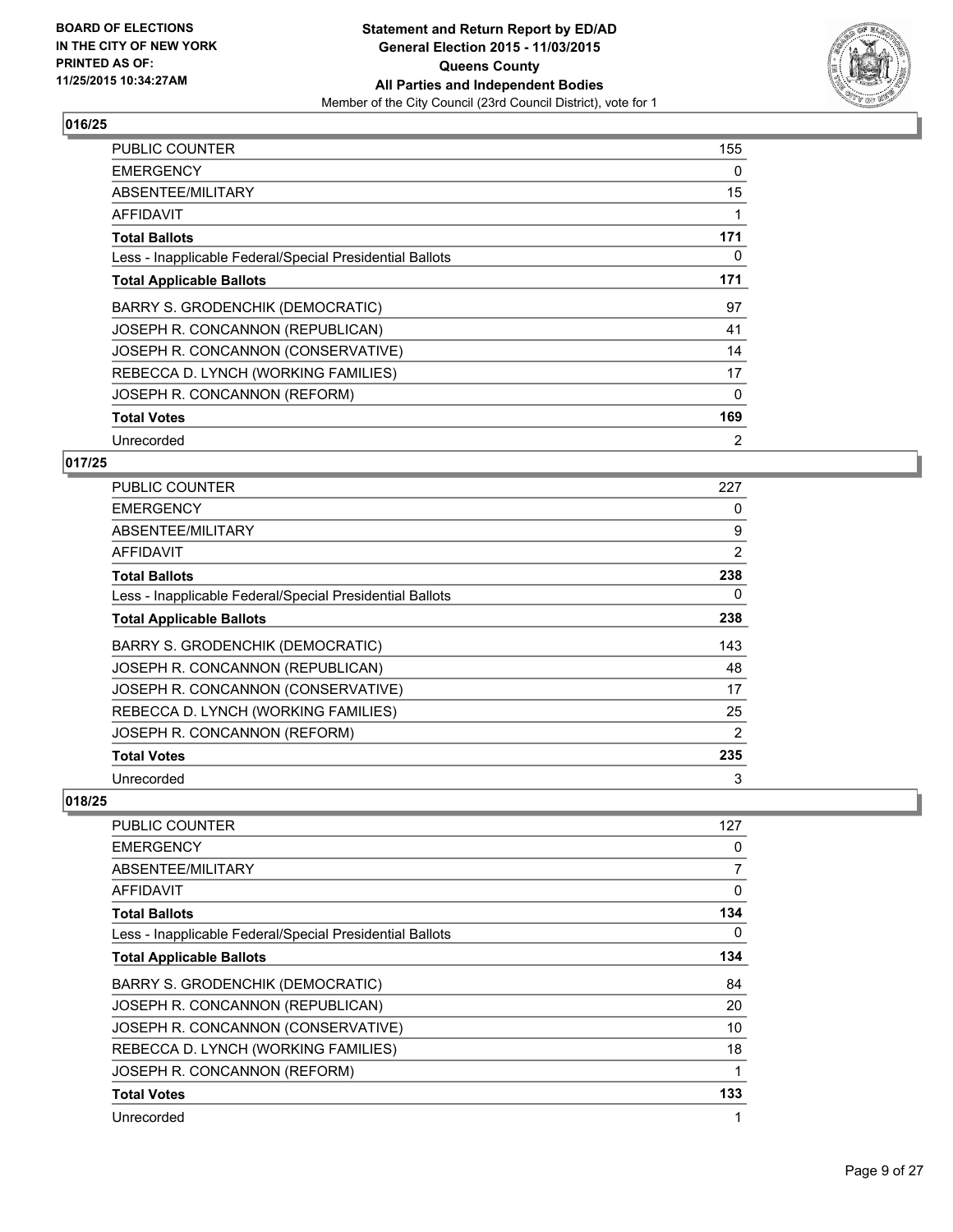

| <b>PUBLIC COUNTER</b>                                    | 119 |
|----------------------------------------------------------|-----|
| <b>EMERGENCY</b>                                         | 0   |
| ABSENTEE/MILITARY                                        | 11  |
| AFFIDAVIT                                                |     |
| <b>Total Ballots</b>                                     | 131 |
| Less - Inapplicable Federal/Special Presidential Ballots | 0   |
| <b>Total Applicable Ballots</b>                          | 131 |
| BARRY S. GRODENCHIK (DEMOCRATIC)                         | 82  |
| JOSEPH R. CONCANNON (REPUBLICAN)                         | 24  |
| JOSEPH R. CONCANNON (CONSERVATIVE)                       | 3   |
| REBECCA D. LYNCH (WORKING FAMILIES)                      | 21  |
| JOSEPH R. CONCANNON (REFORM)                             | 0   |
| <b>Total Votes</b>                                       | 130 |
| Unrecorded                                               |     |

**020/25 COMBINED into: 017/25**

#### **021/25**

| PUBLIC COUNTER                                           | 218 |
|----------------------------------------------------------|-----|
| <b>EMERGENCY</b>                                         | 0   |
| ABSENTEE/MILITARY                                        | 5   |
| AFFIDAVIT                                                | 2   |
| <b>Total Ballots</b>                                     | 225 |
| Less - Inapplicable Federal/Special Presidential Ballots | 0   |
| <b>Total Applicable Ballots</b>                          | 225 |
| BARRY S. GRODENCHIK (DEMOCRATIC)                         | 119 |
| JOSEPH R. CONCANNON (REPUBLICAN)                         | 57  |
| JOSEPH R. CONCANNON (CONSERVATIVE)                       | 15  |
| REBECCA D. LYNCH (WORKING FAMILIES)                      | 25  |
| JOSEPH R. CONCANNON (REFORM)                             | 3   |
| <b>Total Votes</b>                                       | 219 |
| Unrecorded                                               | 6   |

| PUBLIC COUNTER                                           | 117            |
|----------------------------------------------------------|----------------|
| <b>EMERGENCY</b>                                         | 0              |
| ABSENTEE/MILITARY                                        | $\overline{2}$ |
| AFFIDAVIT                                                |                |
| <b>Total Ballots</b>                                     | 120            |
| Less - Inapplicable Federal/Special Presidential Ballots | 0              |
| <b>Total Applicable Ballots</b>                          | 120            |
| BARRY S. GRODENCHIK (DEMOCRATIC)                         | 77             |
| JOSEPH R. CONCANNON (REPUBLICAN)                         | 30             |
| JOSEPH R. CONCANNON (CONSERVATIVE)                       | 3              |
| REBECCA D. LYNCH (WORKING FAMILIES)                      | 8              |
| JOSEPH R. CONCANNON (REFORM)                             | 1              |
| <b>Total Votes</b>                                       | 119            |
| Unrecorded                                               |                |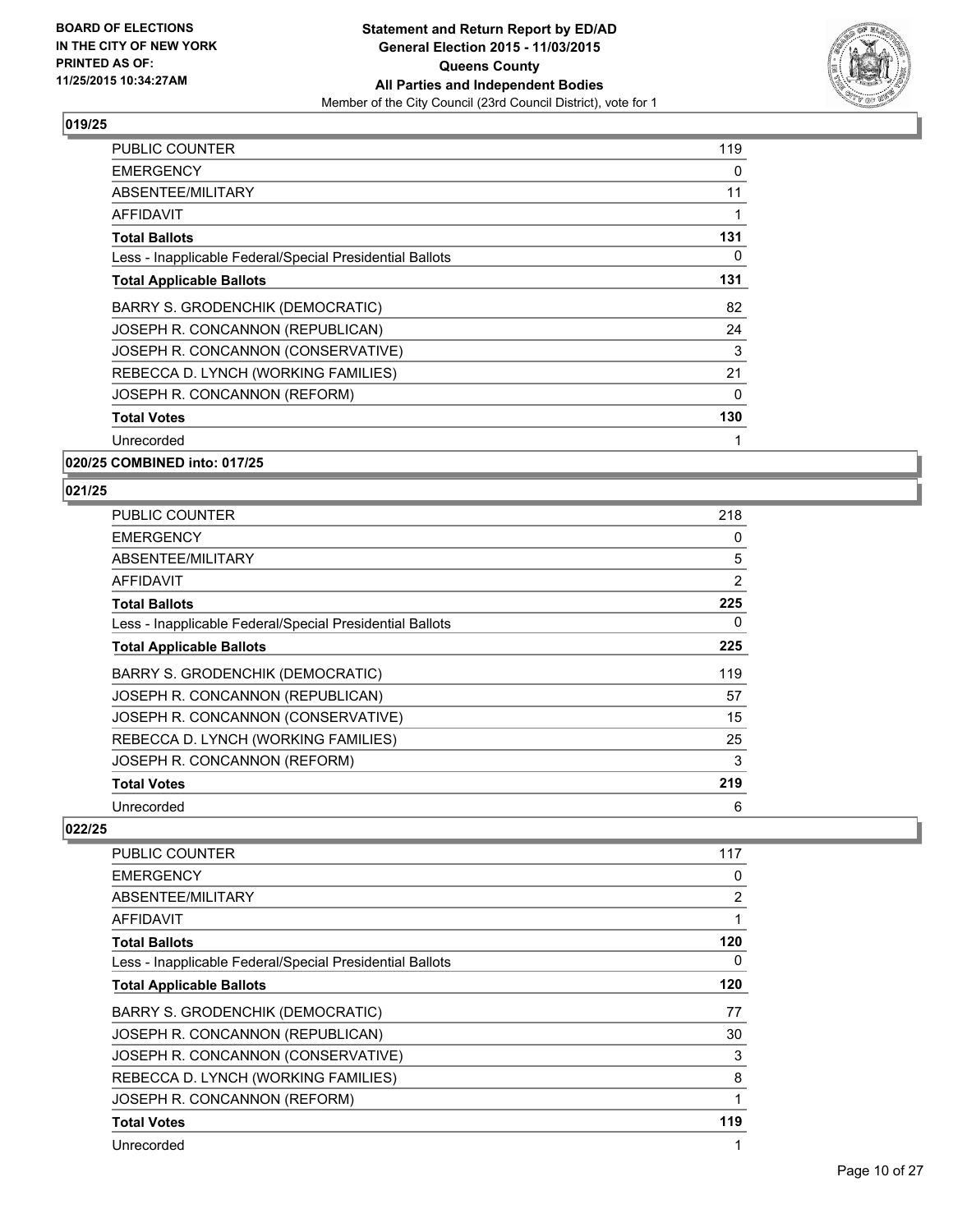

| <b>PUBLIC COUNTER</b>                                    | 60 |
|----------------------------------------------------------|----|
| <b>EMERGENCY</b>                                         | 0  |
| ABSENTEE/MILITARY                                        | 0  |
| AFFIDAVIT                                                | 1  |
| <b>Total Ballots</b>                                     | 61 |
| Less - Inapplicable Federal/Special Presidential Ballots | 0  |
| <b>Total Applicable Ballots</b>                          | 61 |
| BARRY S. GRODENCHIK (DEMOCRATIC)                         | 32 |
| JOSEPH R. CONCANNON (REPUBLICAN)                         | 17 |
| JOSEPH R. CONCANNON (CONSERVATIVE)                       | 5  |
| REBECCA D. LYNCH (WORKING FAMILIES)                      | 5  |
| JOSEPH R. CONCANNON (REFORM)                             | 1  |
| <b>Total Votes</b>                                       | 60 |
| Unrecorded                                               | 1  |

#### **024/25**

| <b>PUBLIC COUNTER</b>                                    | 109      |
|----------------------------------------------------------|----------|
| <b>EMERGENCY</b>                                         | 0        |
| ABSENTEE/MILITARY                                        |          |
| AFFIDAVIT                                                | 0        |
| <b>Total Ballots</b>                                     | 110      |
| Less - Inapplicable Federal/Special Presidential Ballots | 0        |
| <b>Total Applicable Ballots</b>                          | 110      |
| BARRY S. GRODENCHIK (DEMOCRATIC)                         | 58       |
| JOSEPH R. CONCANNON (REPUBLICAN)                         | 33       |
| JOSEPH R. CONCANNON (CONSERVATIVE)                       | 6        |
| REBECCA D. LYNCH (WORKING FAMILIES)                      | 8        |
| JOSEPH R. CONCANNON (REFORM)                             | $\Omega$ |
| UNATTRIBUTABLE WRITE-IN (WRITE-IN)                       | 2        |
| <b>Total Votes</b>                                       | 107      |
| Unrecorded                                               | 3        |

#### **025/25**

| <b>PUBLIC COUNTER</b>                                    | 190 |
|----------------------------------------------------------|-----|
| <b>EMERGENCY</b>                                         | 0   |
| ABSENTEE/MILITARY                                        | 3   |
| AFFIDAVIT                                                | 0   |
| <b>Total Ballots</b>                                     | 193 |
| Less - Inapplicable Federal/Special Presidential Ballots | 0   |
| <b>Total Applicable Ballots</b>                          | 193 |
| <b>BARRY S. GRODENCHIK (DEMOCRATIC)</b>                  | 101 |
| JOSEPH R. CONCANNON (REPUBLICAN)                         | 52  |
| JOSEPH R. CONCANNON (CONSERVATIVE)                       | 23  |
| REBECCA D. LYNCH (WORKING FAMILIES)                      | 16  |
| JOSEPH R. CONCANNON (REFORM)                             | 1   |
| <b>Total Votes</b>                                       | 193 |

## **026/25 COMBINED into: 022/25**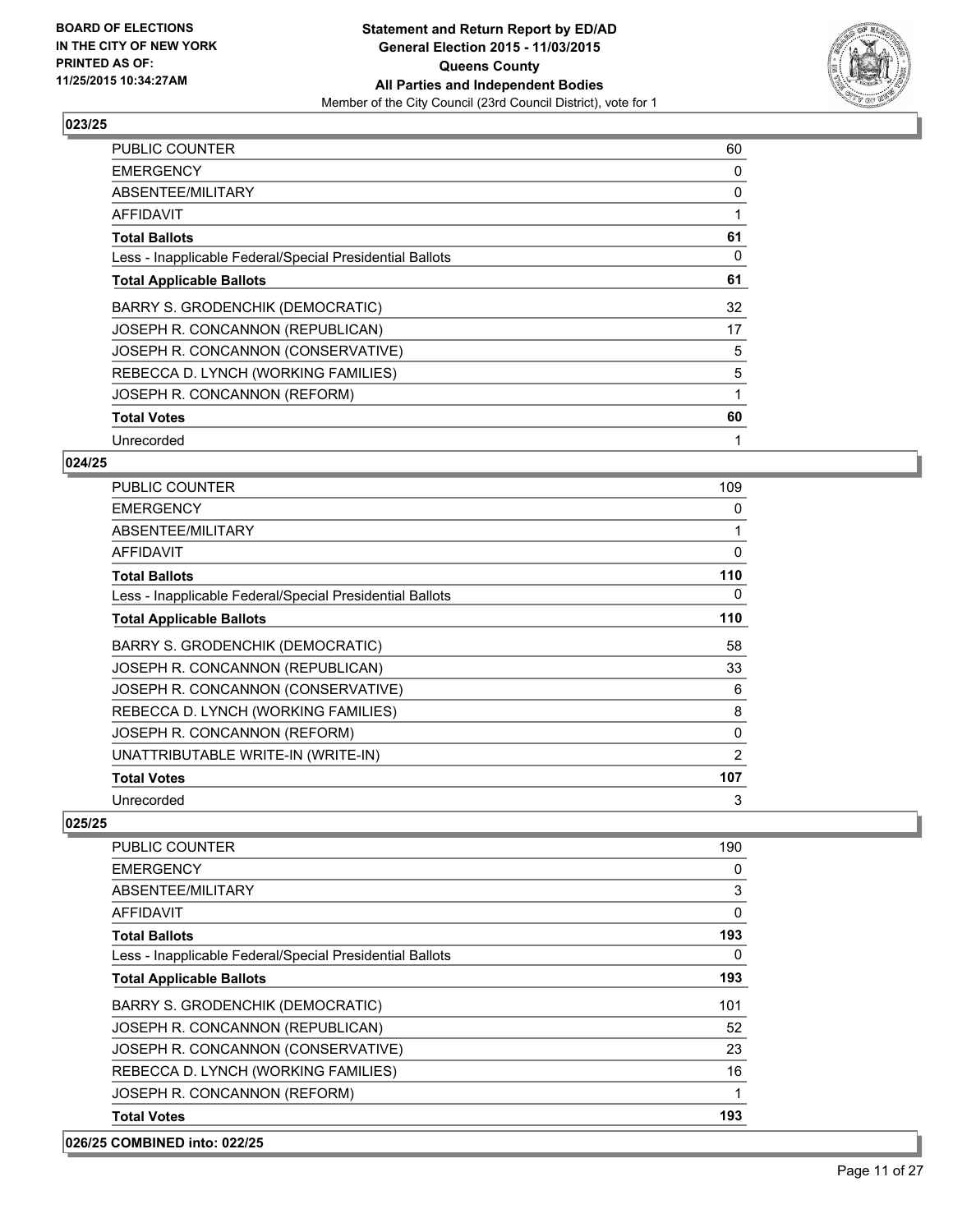

| <b>Total Votes</b>                                       | 93 |
|----------------------------------------------------------|----|
| JOSEPH R. CONCANNON (REFORM)                             | 4  |
| REBECCA D. LYNCH (WORKING FAMILIES)                      | 6  |
| JOSEPH R. CONCANNON (CONSERVATIVE)                       | 26 |
| JOSEPH R. CONCANNON (REPUBLICAN)                         | 24 |
| BARRY S. GRODENCHIK (DEMOCRATIC)                         | 33 |
| <b>Total Applicable Ballots</b>                          | 93 |
| Less - Inapplicable Federal/Special Presidential Ballots | 0  |
| <b>Total Ballots</b>                                     | 93 |
| AFFIDAVIT                                                | 0  |
| ABSENTEE/MILITARY                                        | 6  |
| <b>EMERGENCY</b>                                         | 0  |
| <b>PUBLIC COUNTER</b>                                    | 87 |

#### **028/25**

| PUBLIC COUNTER                                           | 84           |
|----------------------------------------------------------|--------------|
| <b>EMERGENCY</b>                                         | 0            |
| ABSENTEE/MILITARY                                        | 7            |
| <b>AFFIDAVIT</b>                                         | 0            |
| <b>Total Ballots</b>                                     | 91           |
| Less - Inapplicable Federal/Special Presidential Ballots | 0            |
| <b>Total Applicable Ballots</b>                          | 91           |
| BARRY S. GRODENCHIK (DEMOCRATIC)                         | 36           |
| JOSEPH R. CONCANNON (REPUBLICAN)                         | 33           |
| JOSEPH R. CONCANNON (CONSERVATIVE)                       | 8            |
| REBECCA D. LYNCH (WORKING FAMILIES)                      | 12           |
| JOSEPH R. CONCANNON (REFORM)                             | 0            |
| TONY AVELLA (WRITE-IN)                                   | 1            |
| <b>Total Votes</b>                                       | 90           |
| Unrecorded                                               | $\mathbf{1}$ |

| PUBLIC COUNTER                                           | 163      |
|----------------------------------------------------------|----------|
| <b>EMERGENCY</b>                                         | 0        |
| ABSENTEE/MILITARY                                        | 6        |
| <b>AFFIDAVIT</b>                                         | $\Omega$ |
| <b>Total Ballots</b>                                     | 169      |
| Less - Inapplicable Federal/Special Presidential Ballots | 0        |
| <b>Total Applicable Ballots</b>                          | 169      |
| BARRY S. GRODENCHIK (DEMOCRATIC)                         | 56       |
| JOSEPH R. CONCANNON (REPUBLICAN)                         | 74       |
| JOSEPH R. CONCANNON (CONSERVATIVE)                       | 24       |
| REBECCA D. LYNCH (WORKING FAMILIES)                      | 12       |
| JOSEPH R. CONCANNON (REFORM)                             | 2        |
| <b>Total Votes</b>                                       | 168      |
| Unrecorded                                               | 1        |
| 058/25 COMBINED into: 025/25                             |          |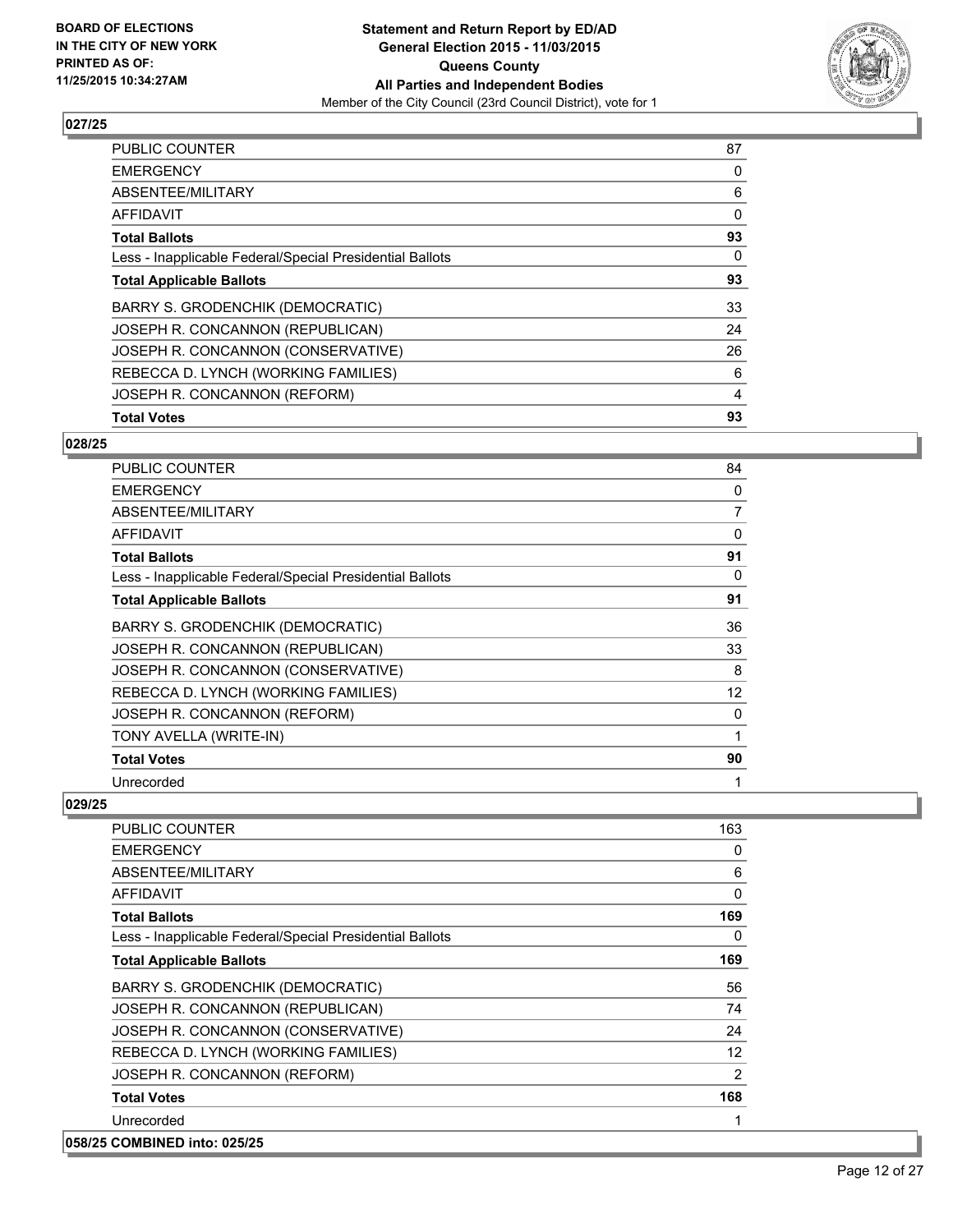

**065/25 COMBINED into: 021/25**

**066/25 COMBINED into: 023/25**

**067/25 COMBINED into: 024/25**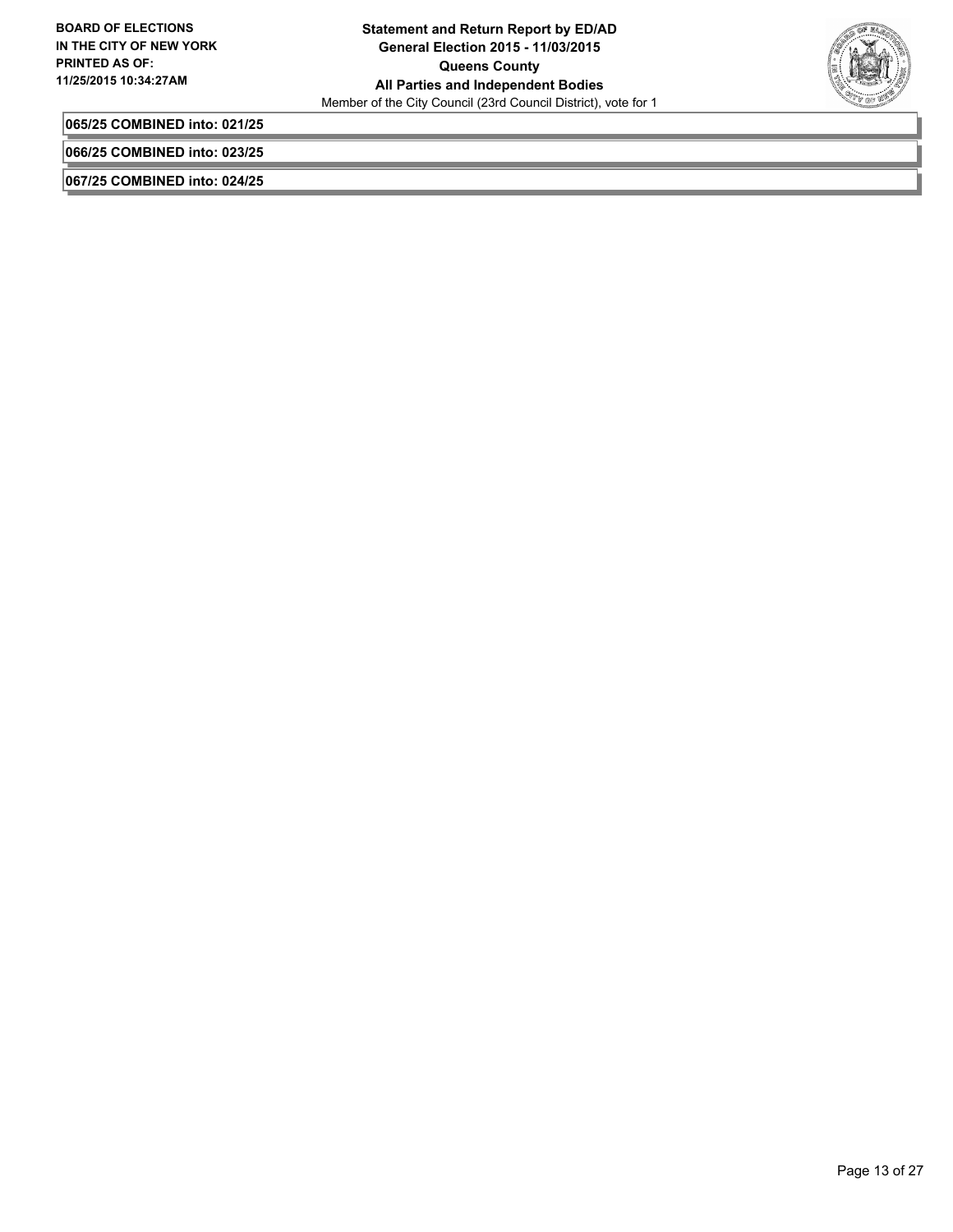

| <b>PUBLIC COUNTER</b>                                    | 71 |
|----------------------------------------------------------|----|
| <b>EMERGENCY</b>                                         | 0  |
| ABSENTEE/MILITARY                                        |    |
| AFFIDAVIT                                                | 0  |
| <b>Total Ballots</b>                                     | 72 |
| Less - Inapplicable Federal/Special Presidential Ballots | 0  |
| <b>Total Applicable Ballots</b>                          | 72 |
| BARRY S. GRODENCHIK (DEMOCRATIC)                         | 47 |
| JOSEPH R. CONCANNON (REPUBLICAN)                         | 17 |
| JOSEPH R. CONCANNON (CONSERVATIVE)                       | 3  |
| REBECCA D. LYNCH (WORKING FAMILIES)                      | 4  |
| JOSEPH R. CONCANNON (REFORM)                             | 0  |
| <b>Total Votes</b>                                       | 71 |
| Unrecorded                                               | 1  |

#### **042/26**

**044/26 COMBINED into: 042/26**

| <b>PUBLIC COUNTER</b>                                    | 185 |
|----------------------------------------------------------|-----|
| <b>EMERGENCY</b>                                         | 0   |
| ABSENTEE/MILITARY                                        | 7   |
| <b>AFFIDAVIT</b>                                         | 3   |
| <b>Total Ballots</b>                                     | 195 |
| Less - Inapplicable Federal/Special Presidential Ballots | 0   |
| <b>Total Applicable Ballots</b>                          | 195 |
| <b>BARRY S. GRODENCHIK (DEMOCRATIC)</b>                  | 91  |
| JOSEPH R. CONCANNON (REPUBLICAN)                         | 79  |
| JOSEPH R. CONCANNON (CONSERVATIVE)                       | 13  |
| REBECCA D. LYNCH (WORKING FAMILIES)                      | 7   |
| JOSEPH R. CONCANNON (REFORM)                             | 0   |
| WENDELL FIGUEROA-RUIZ (WRITE-IN)                         | 1   |
| <b>Total Votes</b>                                       | 191 |
| Unrecorded                                               | 4   |
| 043/26 COMBINED into: 042/26                             |     |

Page 14 of 27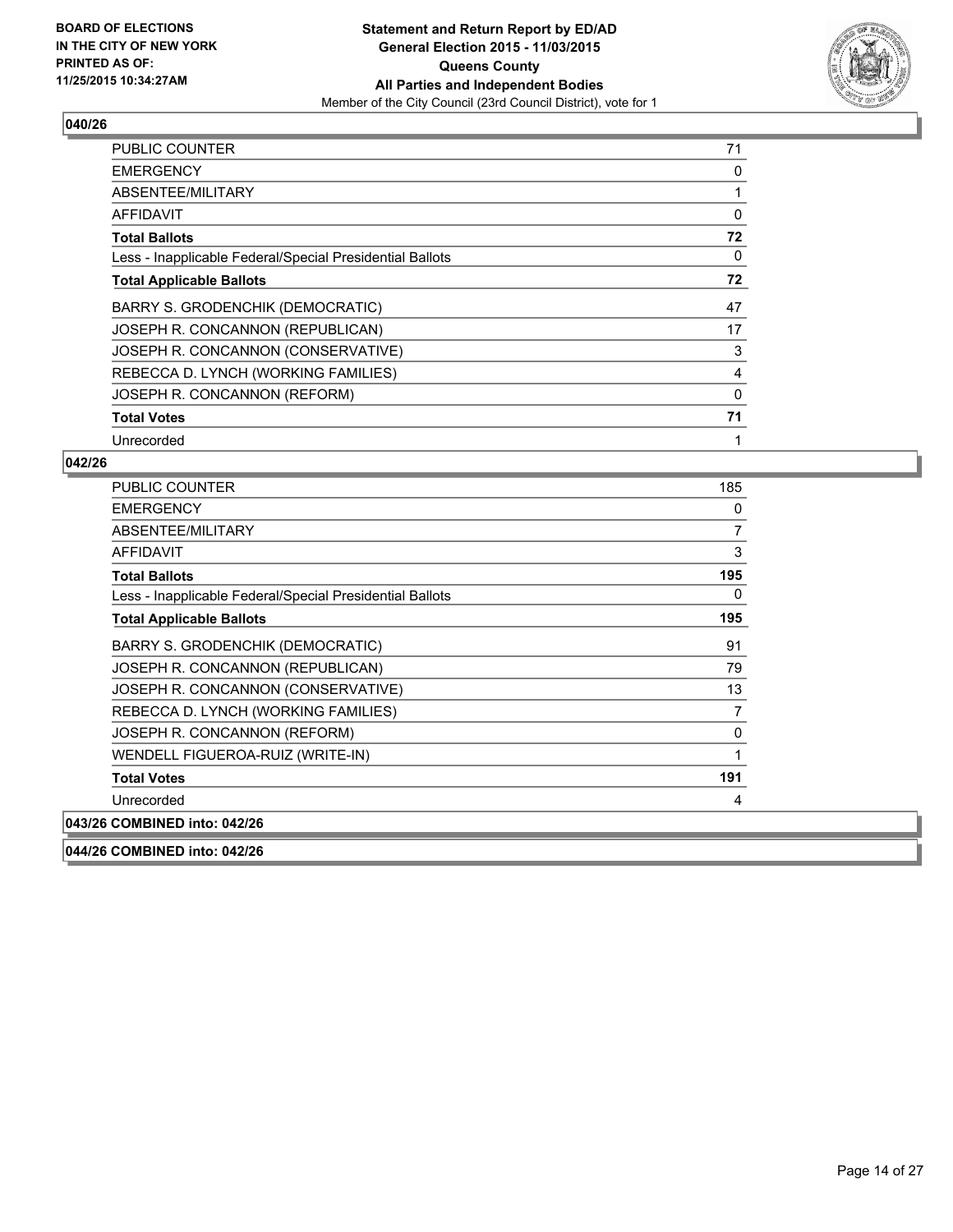

| <b>PUBLIC COUNTER</b>                                    | 161 |
|----------------------------------------------------------|-----|
| <b>EMERGENCY</b>                                         | 0   |
| ABSENTEE/MILITARY                                        | 10  |
| <b>AFFIDAVIT</b>                                         | 0   |
| <b>Total Ballots</b>                                     | 171 |
| Less - Inapplicable Federal/Special Presidential Ballots | 0   |
| <b>Total Applicable Ballots</b>                          | 171 |
| BARRY S. GRODENCHIK (DEMOCRATIC)                         | 106 |
| JOSEPH R. CONCANNON (REPUBLICAN)                         | 34  |
| JOSEPH R. CONCANNON (CONSERVATIVE)                       | 14  |
| REBECCA D. LYNCH (WORKING FAMILIES)                      | 12  |
| JOSEPH R. CONCANNON (REFORM)                             | 1   |
| <b>Total Votes</b>                                       | 167 |
| Unrecorded                                               | 4   |

#### **046/26**

| <b>PUBLIC COUNTER</b>                                    | 232 |
|----------------------------------------------------------|-----|
| <b>EMERGENCY</b>                                         | 0   |
| ABSENTEE/MILITARY                                        | 15  |
| AFFIDAVIT                                                | 2   |
| <b>Total Ballots</b>                                     | 249 |
| Less - Inapplicable Federal/Special Presidential Ballots | 0   |
| <b>Total Applicable Ballots</b>                          | 249 |
| BARRY S. GRODENCHIK (DEMOCRATIC)                         | 112 |
| JOSEPH R. CONCANNON (REPUBLICAN)                         | 88  |
| JOSEPH R. CONCANNON (CONSERVATIVE)                       | 13  |
| REBECCA D. LYNCH (WORKING FAMILIES)                      | 30  |
| JOSEPH R. CONCANNON (REFORM)                             | 3   |
| <b>Total Votes</b>                                       | 246 |
| Unrecorded                                               | 3   |

| <b>PUBLIC COUNTER</b>                                    | 291      |
|----------------------------------------------------------|----------|
| <b>EMERGENCY</b>                                         | 0        |
| ABSENTEE/MILITARY                                        | 15       |
| <b>AFFIDAVIT</b>                                         | $\Omega$ |
| <b>Total Ballots</b>                                     | 306      |
| Less - Inapplicable Federal/Special Presidential Ballots | 0        |
| <b>Total Applicable Ballots</b>                          | 306      |
| BARRY S. GRODENCHIK (DEMOCRATIC)                         | 175      |
| JOSEPH R. CONCANNON (REPUBLICAN)                         | 81       |
| JOSEPH R. CONCANNON (CONSERVATIVE)                       | 25       |
| REBECCA D. LYNCH (WORKING FAMILIES)                      | 20       |
| JOSEPH R. CONCANNON (REFORM)                             | 2        |
| <b>Total Votes</b>                                       | 303      |
| Unrecorded                                               | 3        |
| 048/26 COMBINED into: 047/26                             |          |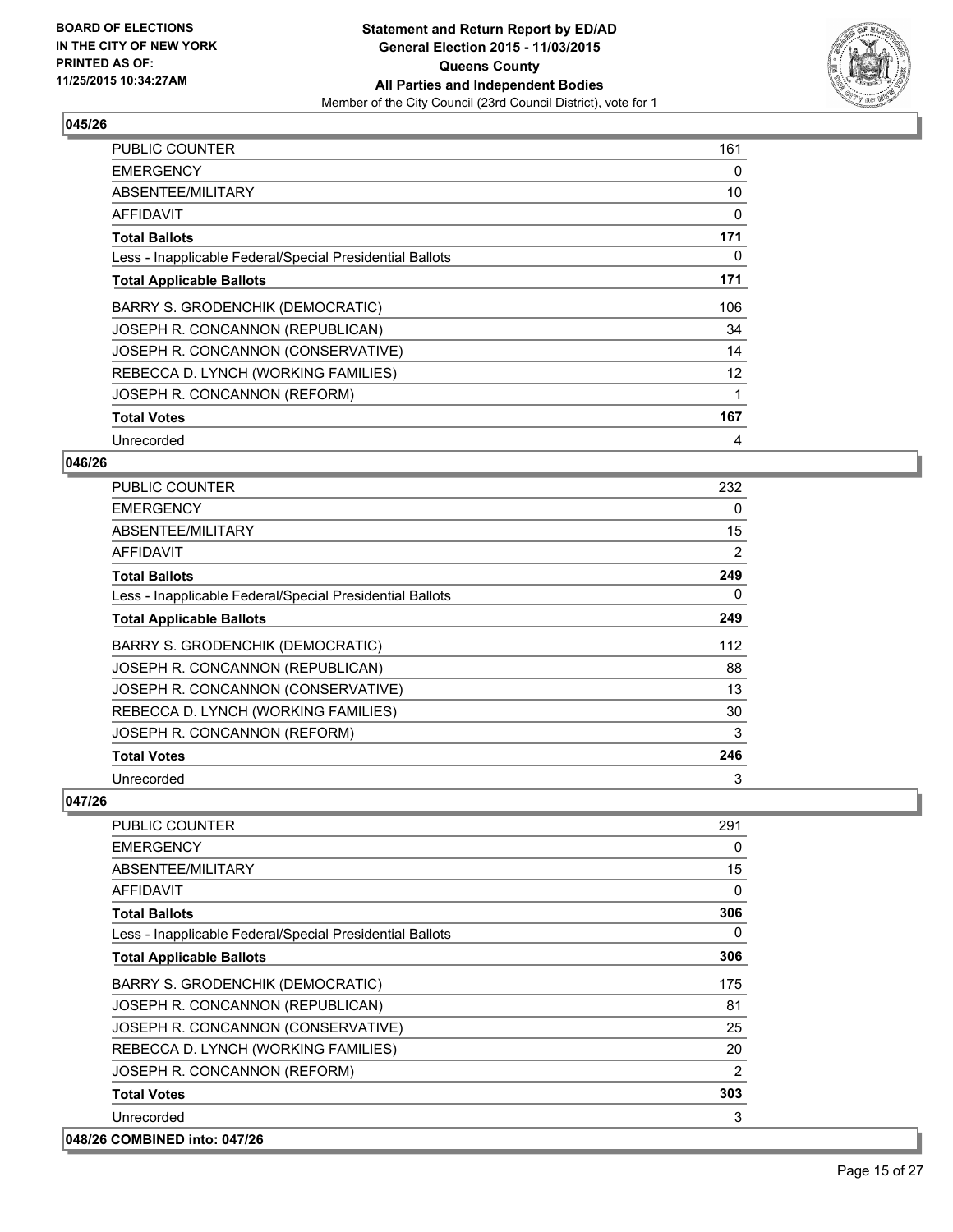

## **049/26 COMBINED into: 046/26**

#### **071/26 COMBINED into: 073/26**

**072/26** 

| <b>PUBLIC COUNTER</b>                                    | 137 |
|----------------------------------------------------------|-----|
| <b>EMERGENCY</b>                                         | 0   |
| <b>ABSENTEE/MILITARY</b>                                 | 8   |
| AFFIDAVIT                                                | 1   |
| <b>Total Ballots</b>                                     | 146 |
| Less - Inapplicable Federal/Special Presidential Ballots | 0   |
| <b>Total Applicable Ballots</b>                          | 146 |
| <b>BARRY S. GRODENCHIK (DEMOCRATIC)</b>                  | 71  |
| JOSEPH R. CONCANNON (REPUBLICAN)                         | 46  |
| JOSEPH R. CONCANNON (CONSERVATIVE)                       | 16  |
| REBECCA D. LYNCH (WORKING FAMILIES)                      | 9   |
| JOSEPH R. CONCANNON (REFORM)                             | 3   |
| DEREK JETER (WRITE-IN)                                   | 1   |
| <b>Total Votes</b>                                       | 146 |

| PUBLIC COUNTER                                           | 615 |
|----------------------------------------------------------|-----|
| <b>EMERGENCY</b>                                         | 0   |
| ABSENTEE/MILITARY                                        | 22  |
| AFFIDAVIT                                                | 3   |
| <b>Total Ballots</b>                                     | 640 |
| Less - Inapplicable Federal/Special Presidential Ballots | 0   |
| <b>Total Applicable Ballots</b>                          | 640 |
| BARRY S. GRODENCHIK (DEMOCRATIC)                         | 493 |
| JOSEPH R. CONCANNON (REPUBLICAN)                         | 109 |
| JOSEPH R. CONCANNON (CONSERVATIVE)                       | 15  |
| REBECCA D. LYNCH (WORKING FAMILIES)                      | 14  |
| JOSEPH R. CONCANNON (REFORM)                             | 0   |
| <b>Total Votes</b>                                       | 631 |
| Unrecorded                                               | 9   |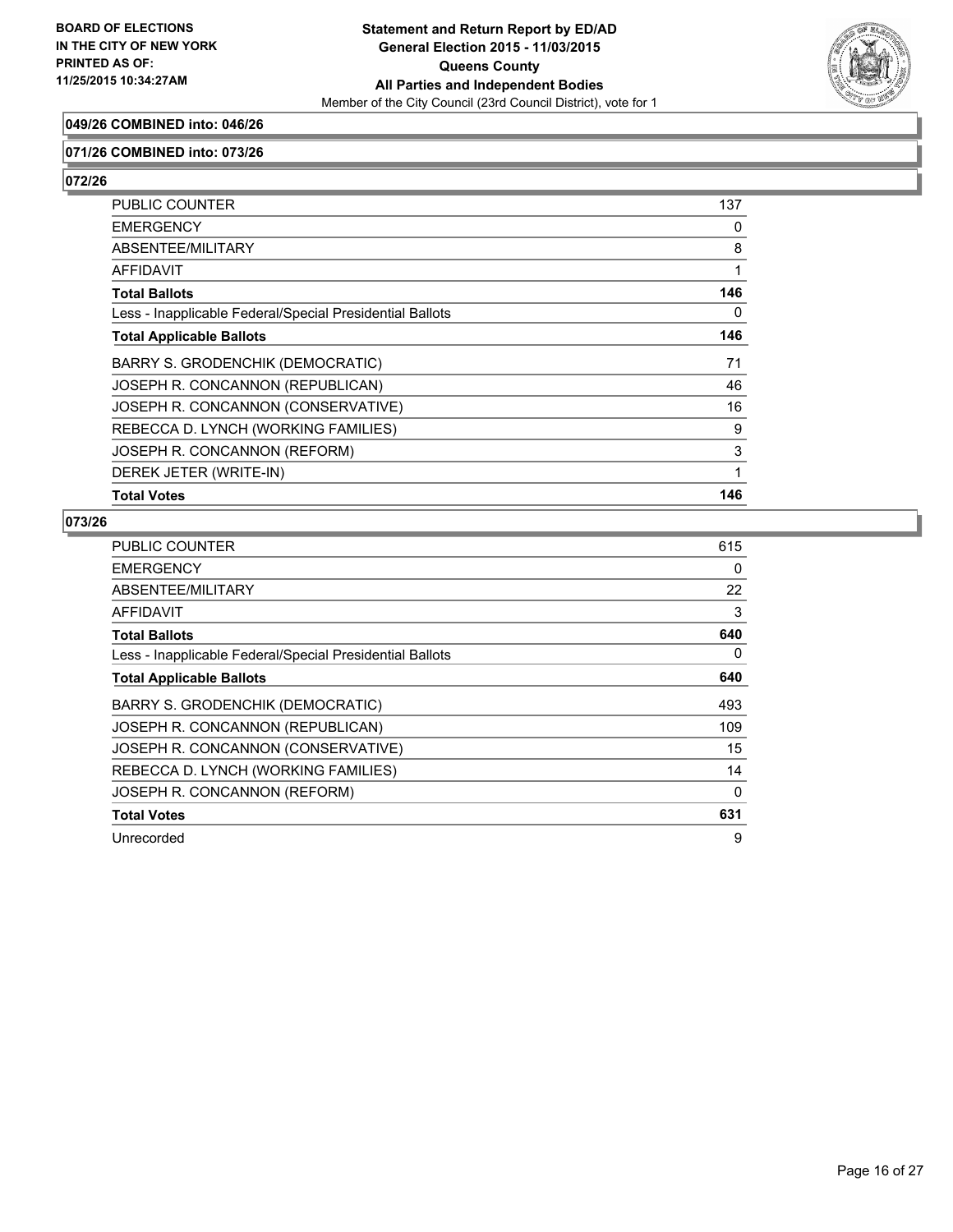

| <b>PUBLIC COUNTER</b>                                    | 83             |
|----------------------------------------------------------|----------------|
| <b>EMERGENCY</b>                                         | 0              |
| ABSENTEE/MILITARY                                        | 6              |
| AFFIDAVIT                                                | 1              |
| <b>Total Ballots</b>                                     | 90             |
| Less - Inapplicable Federal/Special Presidential Ballots | 0              |
| <b>Total Applicable Ballots</b>                          | 90             |
| <b>BARRY S. GRODENCHIK (DEMOCRATIC)</b>                  | 51             |
| JOSEPH R. CONCANNON (REPUBLICAN)                         | 28             |
| JOSEPH R. CONCANNON (CONSERVATIVE)                       | 3              |
| REBECCA D. LYNCH (WORKING FAMILIES)                      | 6              |
| JOSEPH R. CONCANNON (REFORM)                             | 0              |
| <b>Total Votes</b>                                       | 88             |
| Unrecorded                                               | $\overline{2}$ |

#### **075/26**

| PUBLIC COUNTER                                           | 275 |
|----------------------------------------------------------|-----|
| <b>EMERGENCY</b>                                         | 0   |
| ABSENTEE/MILITARY                                        | 5   |
| AFFIDAVIT                                                | 2   |
| <b>Total Ballots</b>                                     | 282 |
| Less - Inapplicable Federal/Special Presidential Ballots | 0   |
| <b>Total Applicable Ballots</b>                          | 282 |
| BARRY S. GRODENCHIK (DEMOCRATIC)                         | 135 |
| JOSEPH R. CONCANNON (REPUBLICAN)                         | 88  |
| JOSEPH R. CONCANNON (CONSERVATIVE)                       | 30  |
| REBECCA D. LYNCH (WORKING FAMILIES)                      | 22  |
| JOSEPH R. CONCANNON (REFORM)                             | 4   |
| <b>Total Votes</b>                                       | 279 |
| Unrecorded                                               | 3   |
| 076/26 COMBINED into: 075/26                             |     |
|                                                          |     |

**078/26 COMBINED into: 042/26**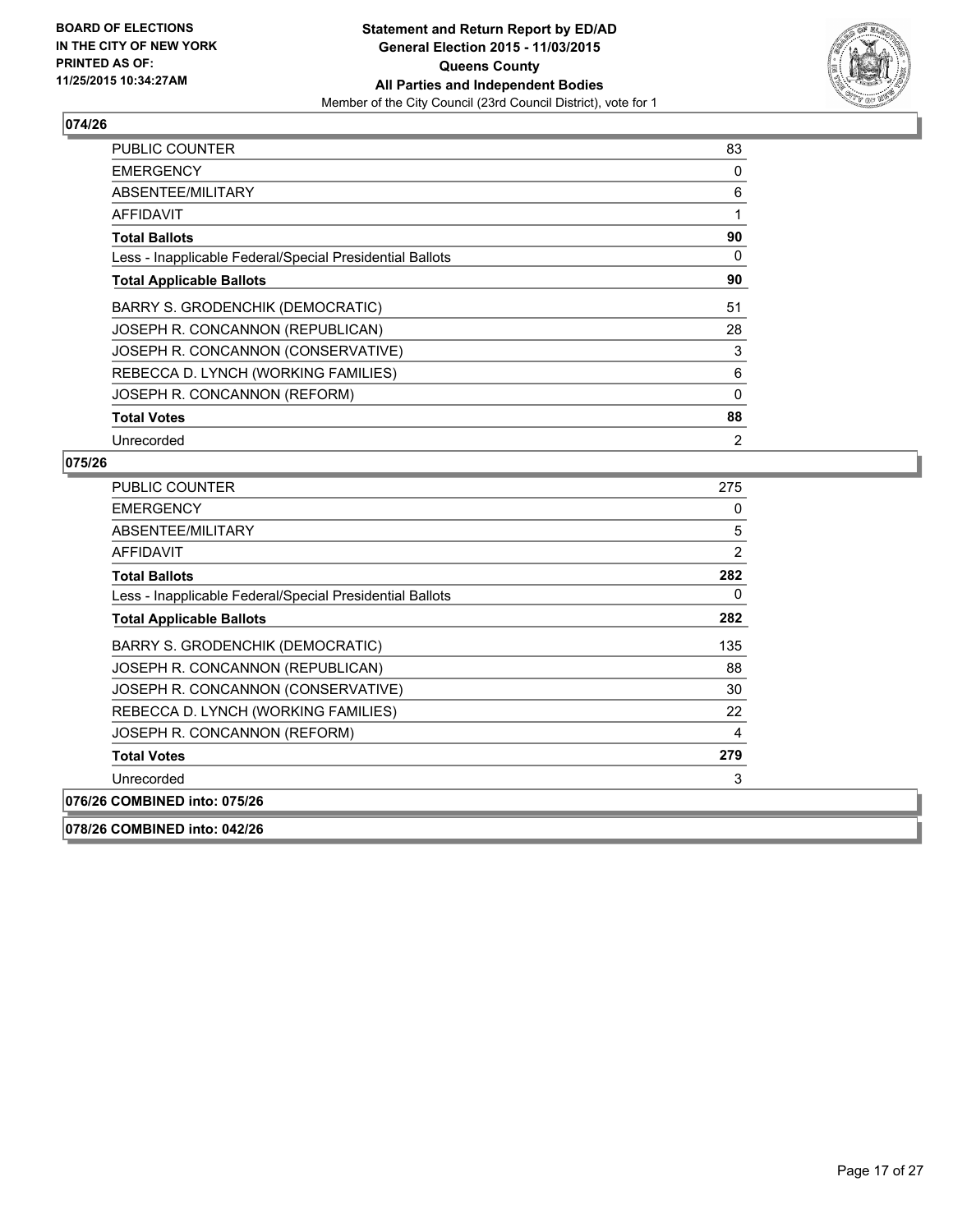

| <b>PUBLIC COUNTER</b>                                    | 77 |
|----------------------------------------------------------|----|
| <b>EMERGENCY</b>                                         | 0  |
| ABSENTEE/MILITARY                                        | 0  |
| AFFIDAVIT                                                | 1  |
| <b>Total Ballots</b>                                     | 78 |
| Less - Inapplicable Federal/Special Presidential Ballots | 0  |
| <b>Total Applicable Ballots</b>                          | 78 |
| BARRY S. GRODENCHIK (DEMOCRATIC)                         | 55 |
| JOSEPH R. CONCANNON (REPUBLICAN)                         | 13 |
| JOSEPH R. CONCANNON (CONSERVATIVE)                       | 8  |
| REBECCA D. LYNCH (WORKING FAMILIES)                      | 1  |
| JOSEPH R. CONCANNON (REFORM)                             | 0  |
| <b>Total Votes</b>                                       | 77 |
| Unrecorded                                               | 1  |

## **037/29**

| PUBLIC COUNTER                                           | 89 |
|----------------------------------------------------------|----|
| <b>EMERGENCY</b>                                         | 0  |
| ABSENTEE/MILITARY                                        | 0  |
| <b>AFFIDAVIT</b>                                         |    |
| <b>Total Ballots</b>                                     | 90 |
| Less - Inapplicable Federal/Special Presidential Ballots | 0  |
| <b>Total Applicable Ballots</b>                          | 90 |
| BARRY S. GRODENCHIK (DEMOCRATIC)                         | 66 |
| JOSEPH R. CONCANNON (REPUBLICAN)                         | 13 |
| JOSEPH R. CONCANNON (CONSERVATIVE)                       |    |
| REBECCA D. LYNCH (WORKING FAMILIES)                      | 7  |
| JOSEPH R. CONCANNON (REFORM)                             | 0  |
| <b>Total Votes</b>                                       | 87 |
| Unrecorded                                               | 3  |

| <b>PUBLIC COUNTER</b>                                    | 121            |
|----------------------------------------------------------|----------------|
| <b>EMERGENCY</b>                                         | 0              |
| ABSENTEE/MILITARY                                        | 4              |
| AFFIDAVIT                                                | $\overline{2}$ |
| <b>Total Ballots</b>                                     | 127            |
| Less - Inapplicable Federal/Special Presidential Ballots | 0              |
| <b>Total Applicable Ballots</b>                          | 127            |
| BARRY S. GRODENCHIK (DEMOCRATIC)                         | 93             |
| JOSEPH R. CONCANNON (REPUBLICAN)                         | 13             |
| JOSEPH R. CONCANNON (CONSERVATIVE)                       | 5              |
| REBECCA D. LYNCH (WORKING FAMILIES)                      | 15             |
| JOSEPH R. CONCANNON (REFORM)                             | 0              |
| <b>Total Votes</b>                                       | 126            |
| Unrecorded                                               |                |
| 039/29 COMBINED into: 038/29                             |                |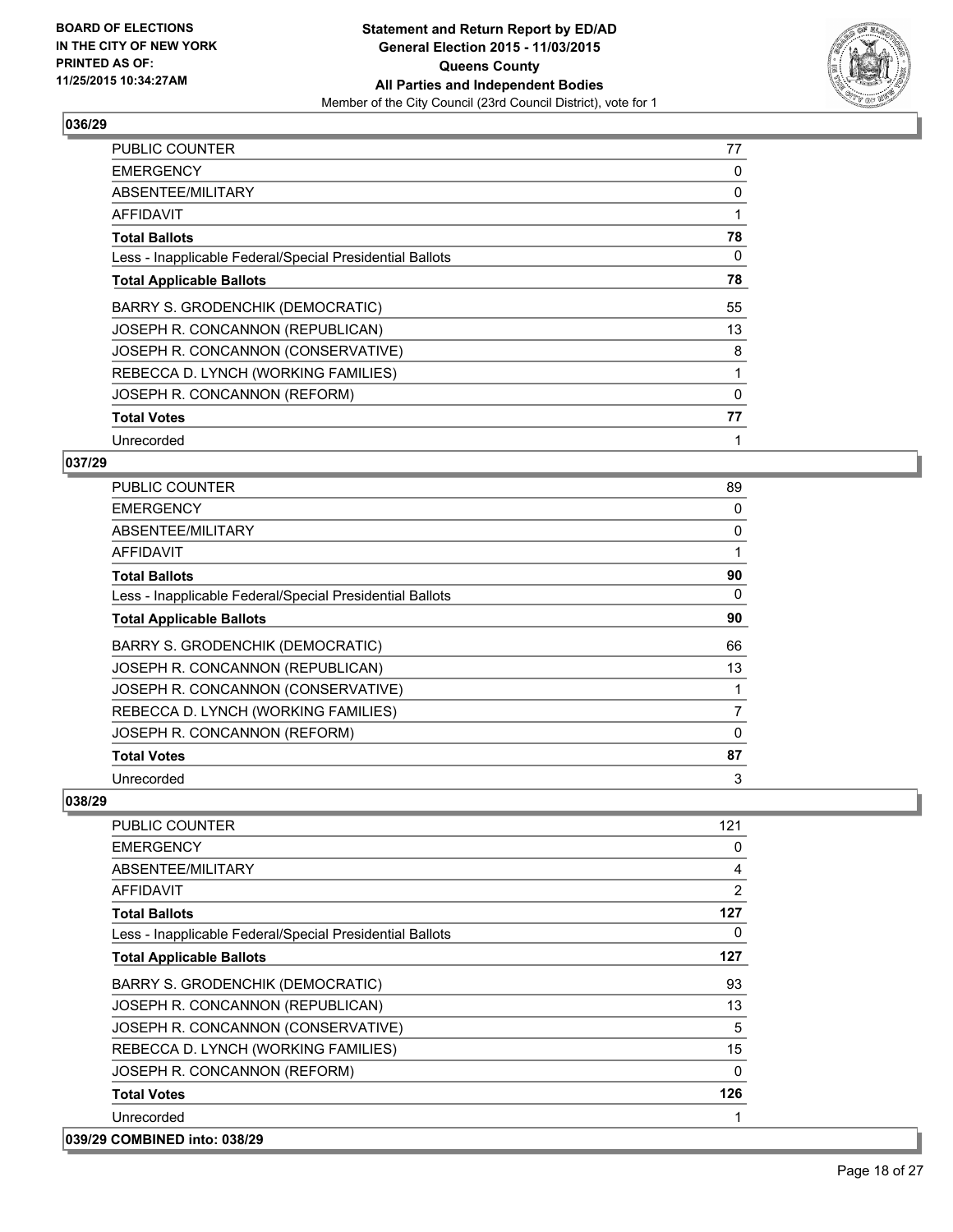

| <b>PUBLIC COUNTER</b>                                    | 323               |
|----------------------------------------------------------|-------------------|
| <b>EMERGENCY</b>                                         | 0                 |
| ABSENTEE/MILITARY                                        | $12 \overline{ }$ |
| AFFIDAVIT                                                | 0                 |
| <b>Total Ballots</b>                                     | 335               |
| Less - Inapplicable Federal/Special Presidential Ballots | 0                 |
| <b>Total Applicable Ballots</b>                          | 335               |
| BARRY S. GRODENCHIK (DEMOCRATIC)                         | 108               |
| JOSEPH R. CONCANNON (REPUBLICAN)                         | 141               |
| JOSEPH R. CONCANNON (CONSERVATIVE)                       | 55                |
| REBECCA D. LYNCH (WORKING FAMILIES)                      | 20                |
| JOSEPH R. CONCANNON (REFORM)                             | 10                |
| <b>Total Votes</b>                                       | 334               |
| Unrecorded                                               |                   |

## **002/33**

| <b>Total Votes</b>                                       | 284 |
|----------------------------------------------------------|-----|
| JOSEPH R. CONCANNON (REFORM)                             | 4   |
| REBECCA D. LYNCH (WORKING FAMILIES)                      | 17  |
| JOSEPH R. CONCANNON (CONSERVATIVE)                       | 33  |
| JOSEPH R. CONCANNON (REPUBLICAN)                         | 116 |
| BARRY S. GRODENCHIK (DEMOCRATIC)                         | 114 |
| <b>Total Applicable Ballots</b>                          | 284 |
| Less - Inapplicable Federal/Special Presidential Ballots | 0   |
| <b>Total Ballots</b>                                     | 284 |
| AFFIDAVIT                                                | 0   |
| ABSENTEE/MILITARY                                        | 1   |
| <b>EMERGENCY</b>                                         | 0   |
| PUBLIC COUNTER                                           | 283 |

| PUBLIC COUNTER                                           | 143 |
|----------------------------------------------------------|-----|
| <b>EMERGENCY</b>                                         | 0   |
| ABSENTEE/MILITARY                                        | 4   |
| AFFIDAVIT                                                | 0   |
| <b>Total Ballots</b>                                     | 147 |
| Less - Inapplicable Federal/Special Presidential Ballots | 0   |
| <b>Total Applicable Ballots</b>                          | 147 |
| BARRY S. GRODENCHIK (DEMOCRATIC)                         | 75  |
| JOSEPH R. CONCANNON (REPUBLICAN)                         | 51  |
| JOSEPH R. CONCANNON (CONSERVATIVE)                       | 13  |
| REBECCA D. LYNCH (WORKING FAMILIES)                      | 6   |
| JOSEPH R. CONCANNON (REFORM)                             | 0   |
| <b>Total Votes</b>                                       | 145 |
| Unrecorded                                               | 2   |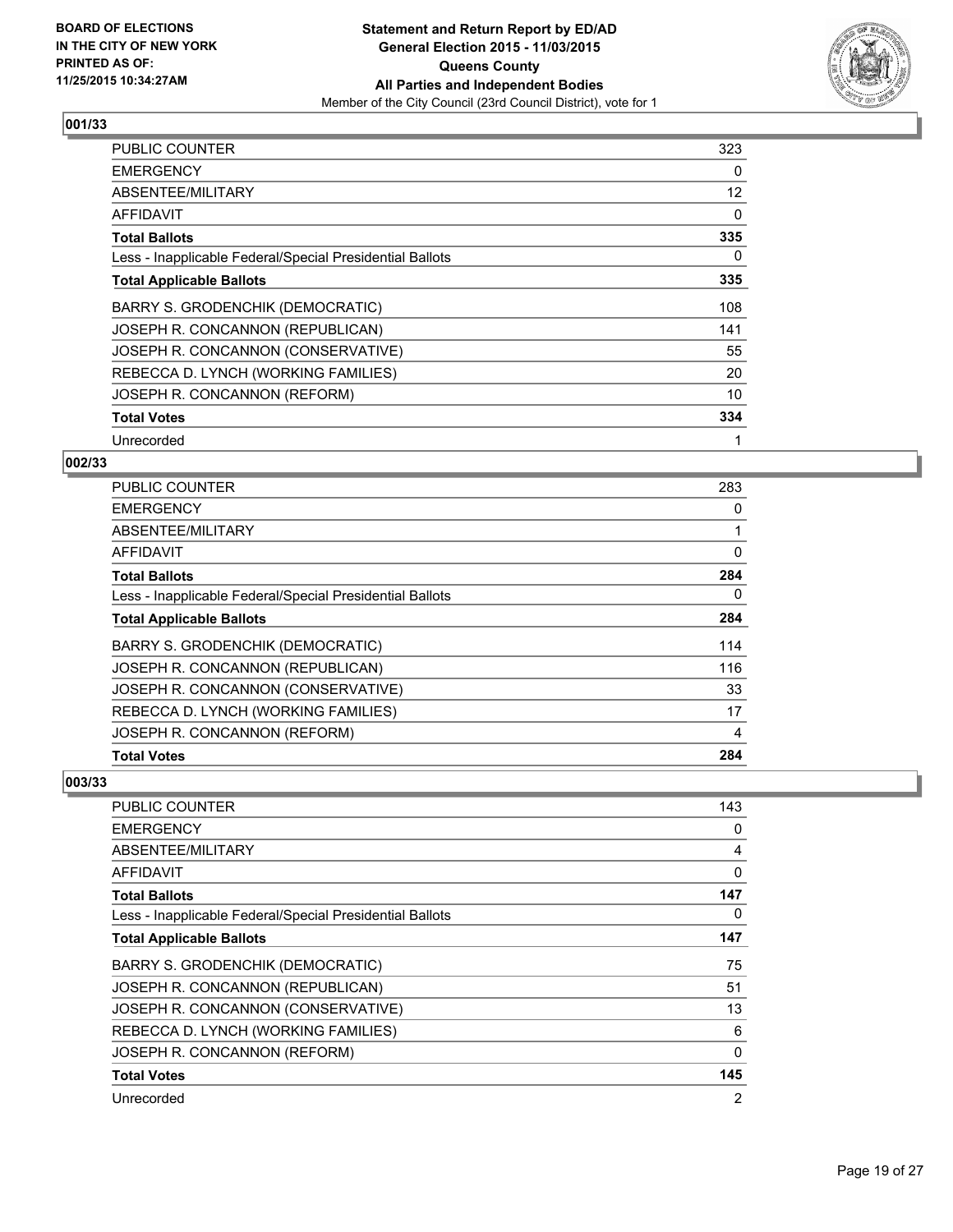

| PUBLIC COUNTER                                           | 135 |
|----------------------------------------------------------|-----|
| <b>EMERGENCY</b>                                         | 0   |
| ABSENTEE/MILITARY                                        | 9   |
| AFFIDAVIT                                                | 0   |
| <b>Total Ballots</b>                                     | 144 |
| Less - Inapplicable Federal/Special Presidential Ballots | 0   |
| <b>Total Applicable Ballots</b>                          | 144 |
| BARRY S. GRODENCHIK (DEMOCRATIC)                         | 67  |
| JOSEPH R. CONCANNON (REPUBLICAN)                         | 49  |
| JOSEPH R. CONCANNON (CONSERVATIVE)                       | 17  |
| REBECCA D. LYNCH (WORKING FAMILIES)                      | 8   |
| JOSEPH R. CONCANNON (REFORM)                             | 0   |
| UNATTRIBUTABLE WRITE-IN (WRITE-IN)                       | 1   |
| <b>Total Votes</b>                                       | 142 |
| Unrecorded                                               | 2   |

# **005/33**

| <b>PUBLIC COUNTER</b>                                    | 160 |
|----------------------------------------------------------|-----|
| <b>EMERGENCY</b>                                         | 0   |
| ABSENTEE/MILITARY                                        | 10  |
| AFFIDAVIT                                                | 2   |
| <b>Total Ballots</b>                                     | 172 |
| Less - Inapplicable Federal/Special Presidential Ballots | 0   |
| <b>Total Applicable Ballots</b>                          | 172 |
| BARRY S. GRODENCHIK (DEMOCRATIC)                         | 76  |
| JOSEPH R. CONCANNON (REPUBLICAN)                         | 68  |
| JOSEPH R. CONCANNON (CONSERVATIVE)                       | 18  |
| REBECCA D. LYNCH (WORKING FAMILIES)                      | 4   |
| JOSEPH R. CONCANNON (REFORM)                             | 2   |
| <b>Total Votes</b>                                       | 168 |
| Unrecorded                                               | 4   |

| <b>Total Votes</b>                                       | 181         |
|----------------------------------------------------------|-------------|
| JOSEPH R. CONCANNON (REFORM)                             | 0           |
| REBECCA D. LYNCH (WORKING FAMILIES)                      | 10          |
| JOSEPH R. CONCANNON (CONSERVATIVE)                       | 34          |
| JOSEPH R. CONCANNON (REPUBLICAN)                         | 77          |
| BARRY S. GRODENCHIK (DEMOCRATIC)                         | 60          |
| <b>Total Applicable Ballots</b>                          | 181         |
| Less - Inapplicable Federal/Special Presidential Ballots | 0           |
| <b>Total Ballots</b>                                     | 181         |
| AFFIDAVIT                                                | $\mathbf 0$ |
| ABSENTEE/MILITARY                                        | 9           |
| <b>EMERGENCY</b>                                         | 0           |
| PUBLIC COUNTER                                           | 172         |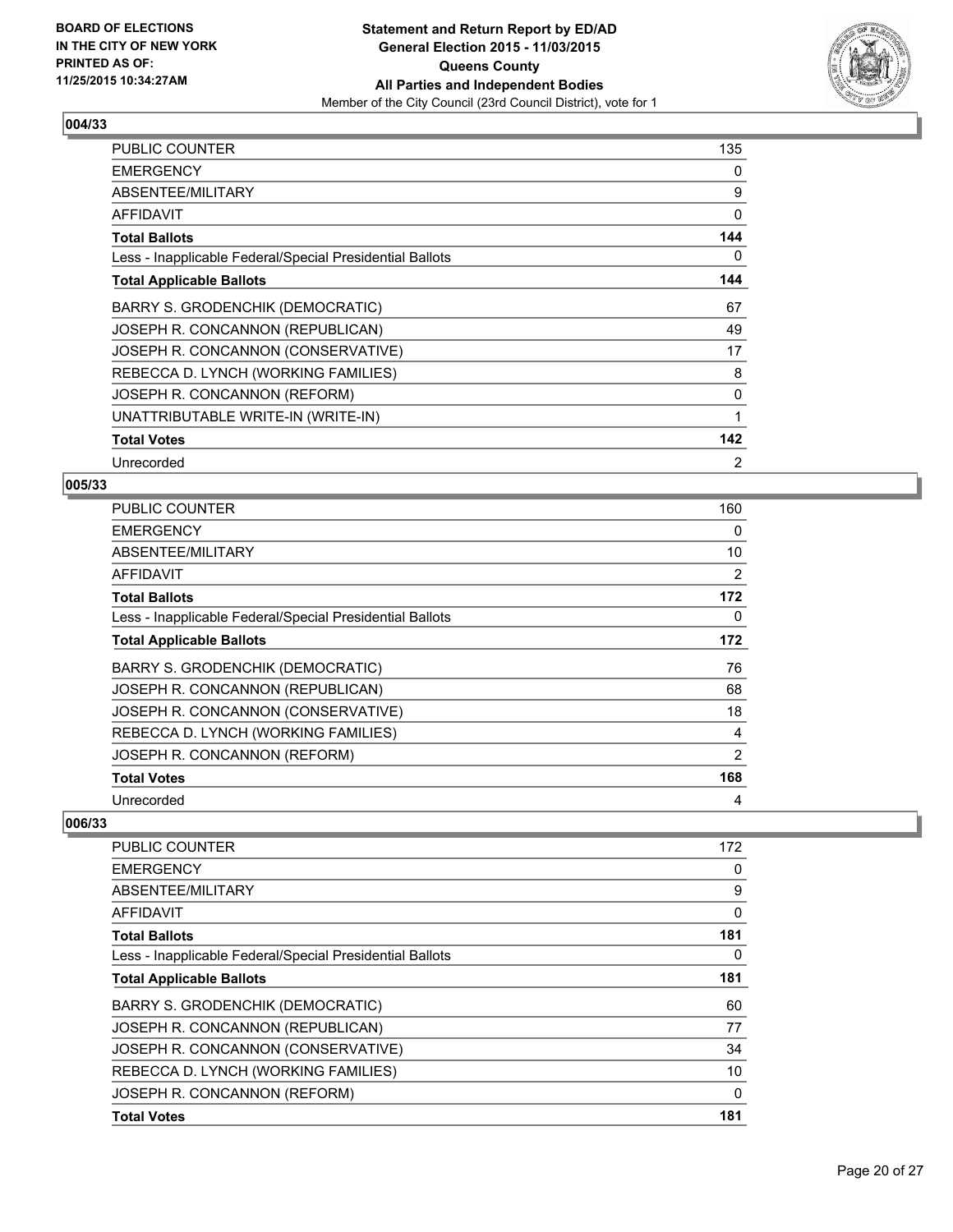

| <b>PUBLIC COUNTER</b>                                    | 197 |
|----------------------------------------------------------|-----|
| <b>EMERGENCY</b>                                         | 0   |
| ABSENTEE/MILITARY                                        | 5   |
| AFFIDAVIT                                                | 0   |
| <b>Total Ballots</b>                                     | 202 |
| Less - Inapplicable Federal/Special Presidential Ballots | 0   |
| <b>Total Applicable Ballots</b>                          | 202 |
| BARRY S. GRODENCHIK (DEMOCRATIC)                         | 66  |
| JOSEPH R. CONCANNON (REPUBLICAN)                         | 100 |
| JOSEPH R. CONCANNON (CONSERVATIVE)                       | 24  |
| REBECCA D. LYNCH (WORKING FAMILIES)                      | 10  |
| JOSEPH R. CONCANNON (REFORM)                             | 2   |
| <b>Total Votes</b>                                       | 202 |

**008/33 COMBINED into: 002/33**

**009/33 COMBINED into: 001/33**

| <b>PUBLIC COUNTER</b>                                    | 247 |
|----------------------------------------------------------|-----|
| <b>EMERGENCY</b>                                         | 0   |
| ABSENTEE/MILITARY                                        | 9   |
| AFFIDAVIT                                                | 1   |
| <b>Total Ballots</b>                                     | 257 |
| Less - Inapplicable Federal/Special Presidential Ballots | 0   |
| <b>Total Applicable Ballots</b>                          | 257 |
| <b>BARRY S. GRODENCHIK (DEMOCRATIC)</b>                  | 70  |
| JOSEPH R. CONCANNON (REPUBLICAN)                         | 141 |
| JOSEPH R. CONCANNON (CONSERVATIVE)                       | 32  |
| REBECCA D. LYNCH (WORKING FAMILIES)                      | 9   |
| JOSEPH R. CONCANNON (REFORM)                             | 3   |
| <b>Total Votes</b>                                       | 255 |
| Unrecorded                                               | 2   |
| 011/33 COMBINED into: 010/33                             |     |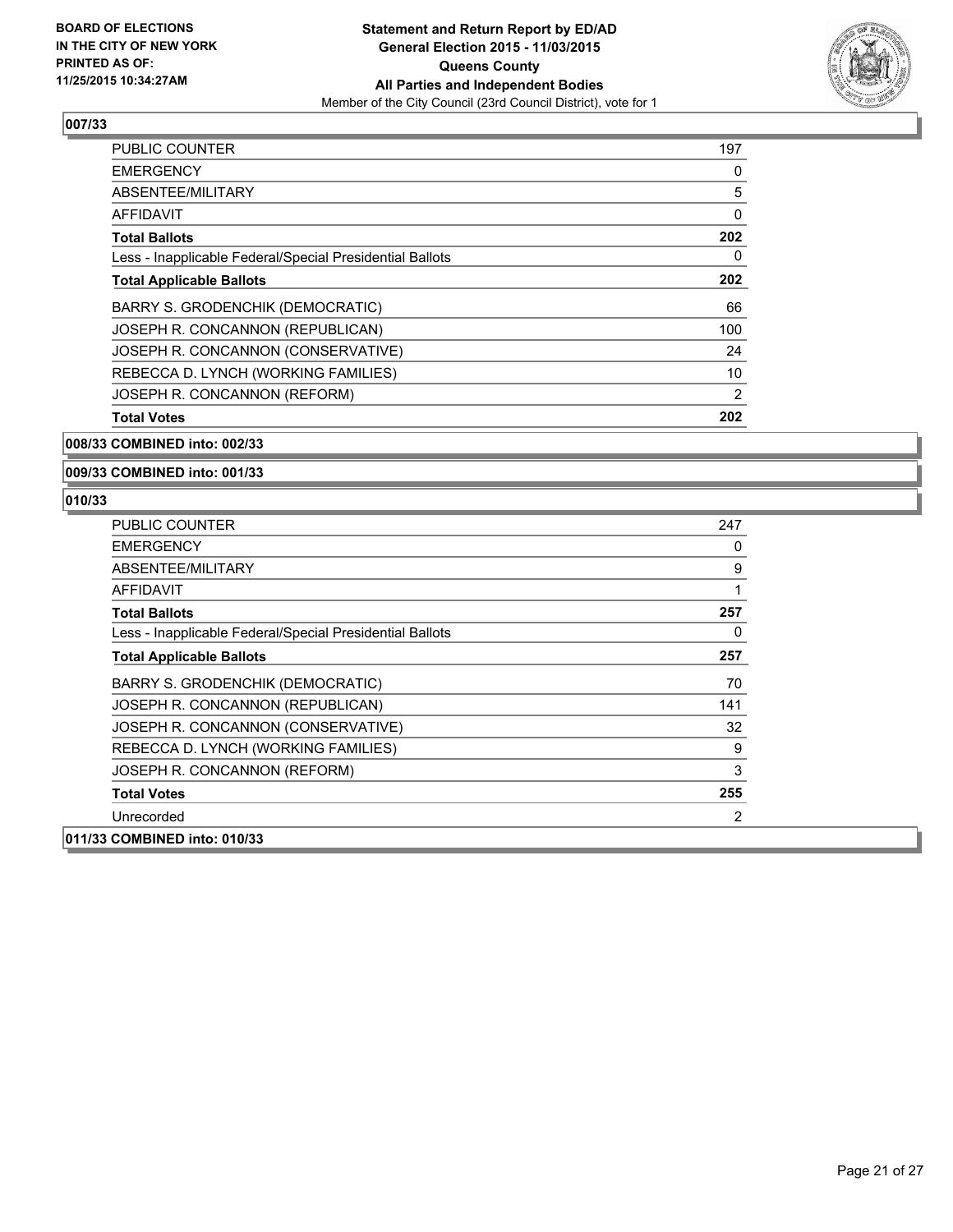

| <b>PUBLIC COUNTER</b>                                    | 210 |
|----------------------------------------------------------|-----|
| <b>EMERGENCY</b>                                         | 0   |
| ABSENTEE/MILITARY                                        | 5   |
| AFFIDAVIT                                                | 0   |
| <b>Total Ballots</b>                                     | 215 |
| Less - Inapplicable Federal/Special Presidential Ballots | 0   |
| <b>Total Applicable Ballots</b>                          | 215 |
| BARRY S. GRODENCHIK (DEMOCRATIC)                         | 96  |
| JOSEPH R. CONCANNON (REPUBLICAN)                         | 87  |
| JOSEPH R. CONCANNON (CONSERVATIVE)                       | 20  |
| REBECCA D. LYNCH (WORKING FAMILIES)                      | 7   |
| JOSEPH R. CONCANNON (REFORM)                             | 0   |
| <b>Total Votes</b>                                       | 210 |
| Unrecorded                                               | 5   |

#### **013/33**

| <b>PUBLIC COUNTER</b>                                    | 222 |
|----------------------------------------------------------|-----|
| <b>EMERGENCY</b>                                         | 0   |
| ABSENTEE/MILITARY                                        | 8   |
| <b>AFFIDAVIT</b>                                         | 1   |
| <b>Total Ballots</b>                                     | 231 |
| Less - Inapplicable Federal/Special Presidential Ballots | 0   |
| <b>Total Applicable Ballots</b>                          | 231 |
| BARRY S. GRODENCHIK (DEMOCRATIC)                         | 106 |
| JOSEPH R. CONCANNON (REPUBLICAN)                         | 81  |
| JOSEPH R. CONCANNON (CONSERVATIVE)                       | 25  |
| REBECCA D. LYNCH (WORKING FAMILIES)                      | 11  |
| JOSEPH R. CONCANNON (REFORM)                             | 4   |
| <b>Total Votes</b>                                       | 227 |
| Unrecorded                                               | 4   |
| 014/33 COMBINED into: 013/33                             |     |
| 015/33 COMBINED into: 019/33                             |     |

Page 22 of 27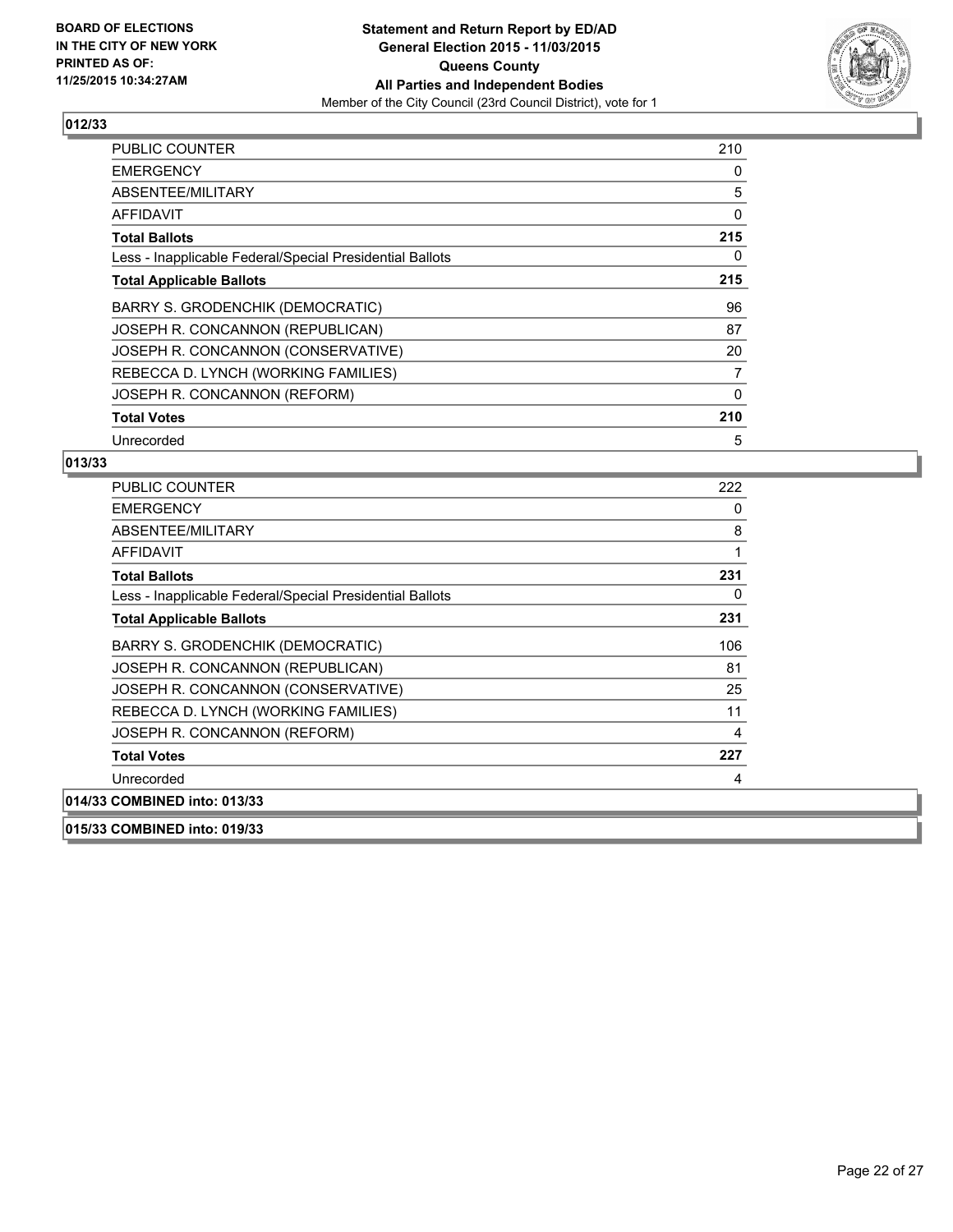

| PUBLIC COUNTER                                           | 14             |
|----------------------------------------------------------|----------------|
| <b>EMERGENCY</b>                                         | 0              |
| ABSENTEE/MILITARY                                        | $\overline{2}$ |
| AFFIDAVIT                                                | $\Omega$       |
| <b>Total Ballots</b>                                     | 16             |
| Less - Inapplicable Federal/Special Presidential Ballots | 0              |
| <b>Total Applicable Ballots</b>                          | 16             |
| BARRY S. GRODENCHIK (DEMOCRATIC)                         | 9              |
| JOSEPH R. CONCANNON (REPUBLICAN)                         | 3              |
| JOSEPH R. CONCANNON (CONSERVATIVE)                       |                |
| REBECCA D. LYNCH (WORKING FAMILIES)                      | $\overline{2}$ |
| JOSEPH R. CONCANNON (REFORM)                             | 0              |
| <b>Total Votes</b>                                       | 15             |
| Unrecorded                                               | 1              |

## **017/33**

| <b>Total Votes</b>                                       | 104 |
|----------------------------------------------------------|-----|
| JOSEPH R. CONCANNON (REFORM)                             | 1   |
| REBECCA D. LYNCH (WORKING FAMILIES)                      | 5   |
| JOSEPH R. CONCANNON (CONSERVATIVE)                       | 17  |
| JOSEPH R. CONCANNON (REPUBLICAN)                         | 28  |
| BARRY S. GRODENCHIK (DEMOCRATIC)                         | 53  |
| <b>Total Applicable Ballots</b>                          | 104 |
| Less - Inapplicable Federal/Special Presidential Ballots | 0   |
| <b>Total Ballots</b>                                     | 104 |
| <b>AFFIDAVIT</b>                                         | 0   |
| ABSENTEE/MILITARY                                        | 4   |
| <b>EMERGENCY</b>                                         | 0   |
| PUBLIC COUNTER                                           | 100 |

| PUBLIC COUNTER                                           | 112 |
|----------------------------------------------------------|-----|
| <b>EMERGENCY</b>                                         | 0   |
| ABSENTEE/MILITARY                                        | 3   |
| <b>AFFIDAVIT</b>                                         | 0   |
| <b>Total Ballots</b>                                     | 115 |
| Less - Inapplicable Federal/Special Presidential Ballots | 0   |
| <b>Total Applicable Ballots</b>                          | 115 |
| BARRY S. GRODENCHIK (DEMOCRATIC)                         | 51  |
| JOSEPH R. CONCANNON (REPUBLICAN)                         | 40  |
| JOSEPH R. CONCANNON (CONSERVATIVE)                       | 13  |
| REBECCA D. LYNCH (WORKING FAMILIES)                      | 7   |
| JOSEPH R. CONCANNON (REFORM)                             | 3   |
| <b>Total Votes</b>                                       | 114 |
| Unrecorded                                               | 1   |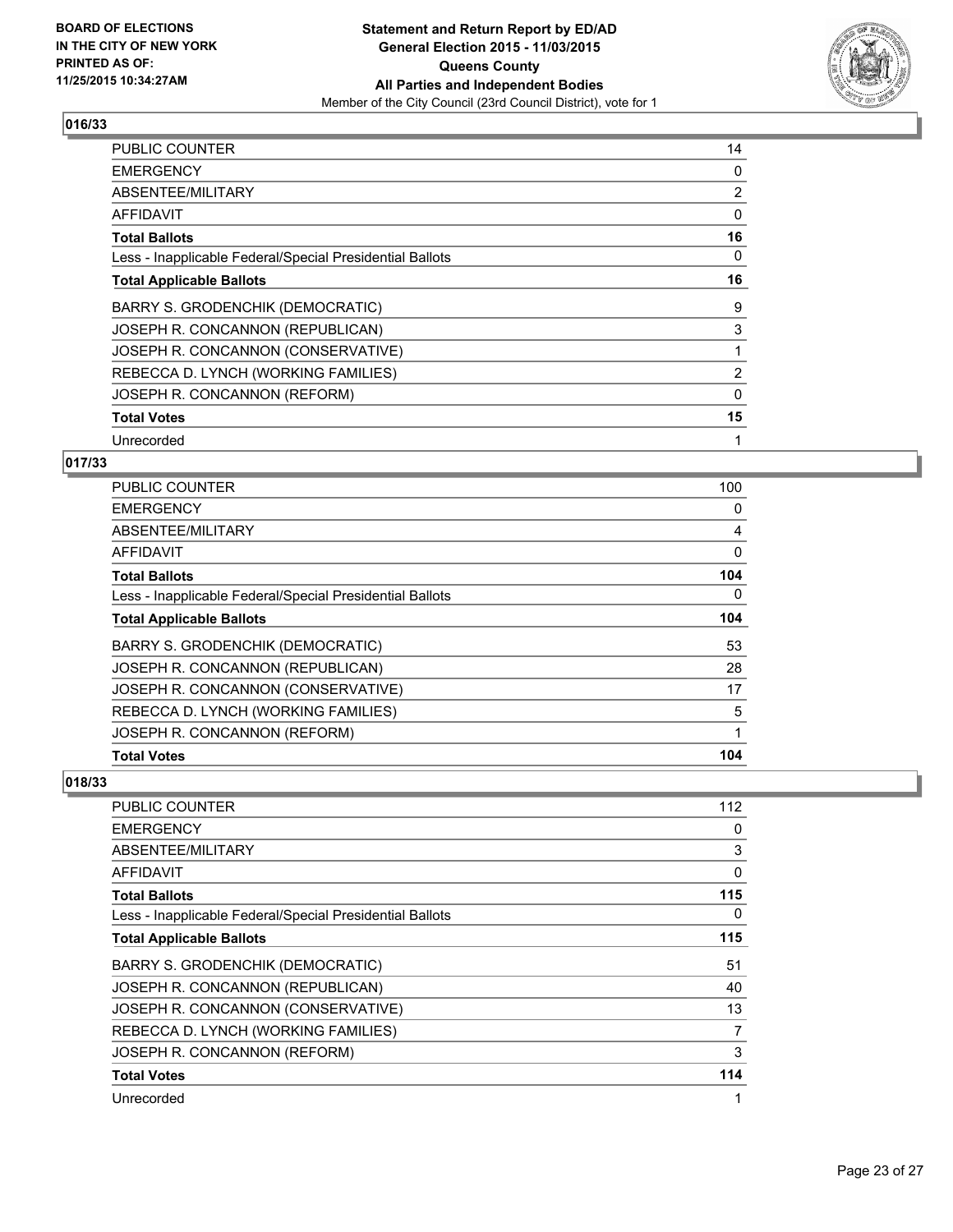

| <b>PUBLIC COUNTER</b>                                    | 196            |
|----------------------------------------------------------|----------------|
| <b>EMERGENCY</b>                                         | 0              |
| ABSENTEE/MILITARY                                        | 9              |
| AFFIDAVIT                                                | $\overline{2}$ |
| <b>Total Ballots</b>                                     | 207            |
| Less - Inapplicable Federal/Special Presidential Ballots | 0              |
| <b>Total Applicable Ballots</b>                          | 207            |
| BARRY S. GRODENCHIK (DEMOCRATIC)                         | 95             |
| JOSEPH R. CONCANNON (REPUBLICAN)                         | 71             |
| JOSEPH R. CONCANNON (CONSERVATIVE)                       | 29             |
| REBECCA D. LYNCH (WORKING FAMILIES)                      | 12             |
| JOSEPH R. CONCANNON (REFORM)                             | 0              |
| <b>Total Votes</b>                                       | 207            |

### **020/33**

| <b>PUBLIC COUNTER</b>                                    | 141 |
|----------------------------------------------------------|-----|
| <b>EMERGENCY</b>                                         | 0   |
| ABSENTEE/MILITARY                                        | 5   |
| <b>AFFIDAVIT</b>                                         | 0   |
| <b>Total Ballots</b>                                     | 146 |
| Less - Inapplicable Federal/Special Presidential Ballots | 0   |
| <b>Total Applicable Ballots</b>                          | 146 |
| BARRY S. GRODENCHIK (DEMOCRATIC)                         | 105 |
| JOSEPH R. CONCANNON (REPUBLICAN)                         | 27  |
| JOSEPH R. CONCANNON (CONSERVATIVE)                       | 7   |
| REBECCA D. LYNCH (WORKING FAMILIES)                      | 6   |
| JOSEPH R. CONCANNON (REFORM)                             | 0   |
| <b>Total Votes</b>                                       | 145 |
| Unrecorded                                               | 1   |

| PUBLIC COUNTER                                           | 91             |
|----------------------------------------------------------|----------------|
| <b>EMERGENCY</b>                                         | 0              |
| ABSENTEE/MILITARY                                        | $\overline{2}$ |
| AFFIDAVIT                                                |                |
| <b>Total Ballots</b>                                     | 94             |
| Less - Inapplicable Federal/Special Presidential Ballots | 0              |
| <b>Total Applicable Ballots</b>                          | 94             |
| BARRY S. GRODENCHIK (DEMOCRATIC)                         | 57             |
| JOSEPH R. CONCANNON (REPUBLICAN)                         | 19             |
| JOSEPH R. CONCANNON (CONSERVATIVE)                       | 5              |
| REBECCA D. LYNCH (WORKING FAMILIES)                      | 9              |
| JOSEPH R. CONCANNON (REFORM)                             | 1              |
| <b>Total Votes</b>                                       | 91             |
| Unrecorded                                               | 3              |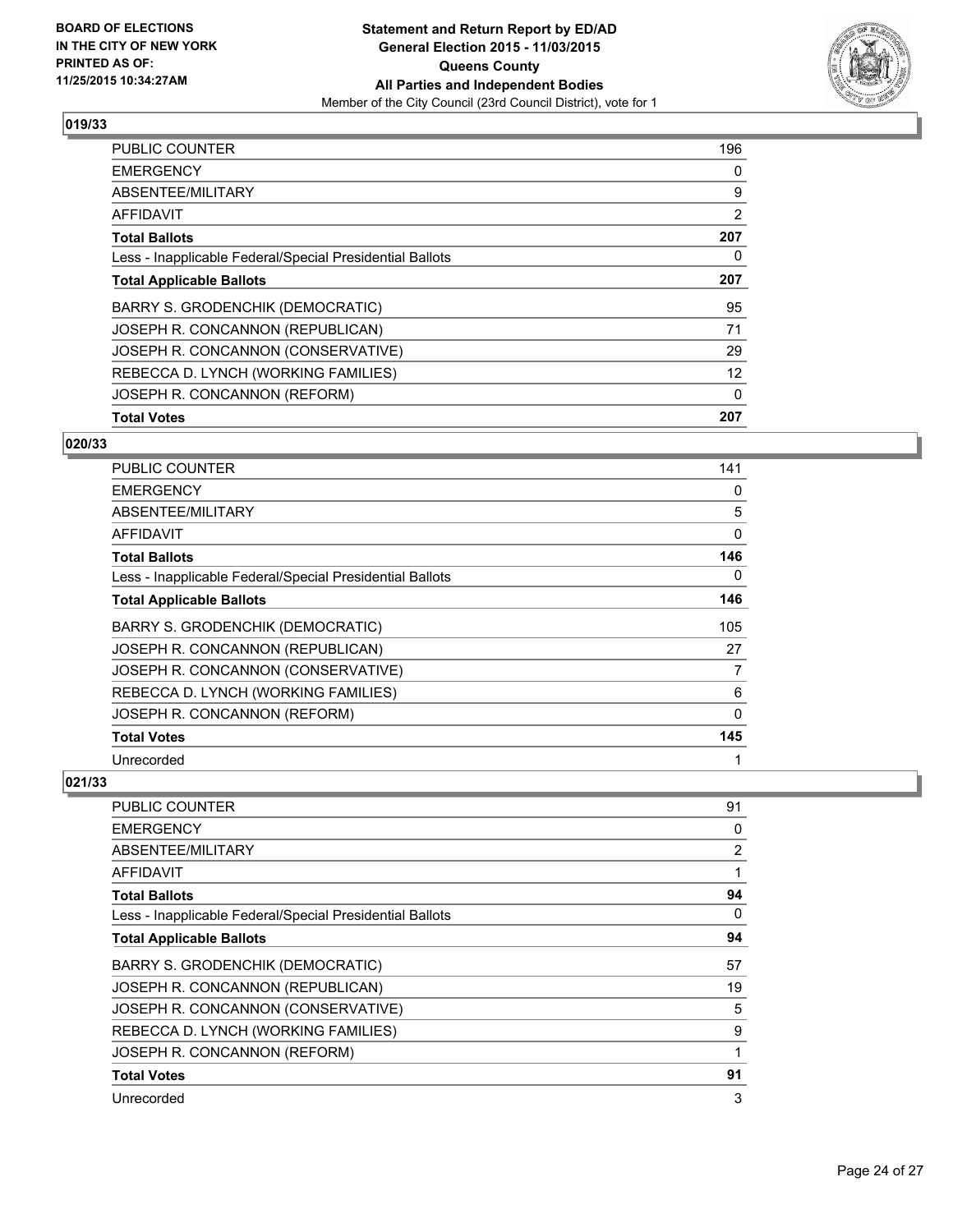

| <b>PUBLIC COUNTER</b>                                    | 84       |
|----------------------------------------------------------|----------|
| <b>EMERGENCY</b>                                         | 0        |
| ABSENTEE/MILITARY                                        | 4        |
| AFFIDAVIT                                                | $\Omega$ |
| <b>Total Ballots</b>                                     | 88       |
| Less - Inapplicable Federal/Special Presidential Ballots | 0        |
| <b>Total Applicable Ballots</b>                          | 88       |
| BARRY S. GRODENCHIK (DEMOCRATIC)                         | 50       |
| JOSEPH R. CONCANNON (REPUBLICAN)                         | 26       |
| JOSEPH R. CONCANNON (CONSERVATIVE)                       | 7        |
| REBECCA D. LYNCH (WORKING FAMILIES)                      | 3        |
| JOSEPH R. CONCANNON (REFORM)                             | 0        |
| <b>Total Votes</b>                                       | 86       |
| Unrecorded                                               | 2        |

## **023/33**

| PUBLIC COUNTER                                           | 78       |
|----------------------------------------------------------|----------|
| <b>EMERGENCY</b>                                         | 0        |
| ABSENTEE/MILITARY                                        |          |
| AFFIDAVIT                                                | $\Omega$ |
| <b>Total Ballots</b>                                     | 79       |
| Less - Inapplicable Federal/Special Presidential Ballots | 0        |
| <b>Total Applicable Ballots</b>                          | 79       |
| BARRY S. GRODENCHIK (DEMOCRATIC)                         | 51       |
| JOSEPH R. CONCANNON (REPUBLICAN)                         | 16       |
| JOSEPH R. CONCANNON (CONSERVATIVE)                       |          |
| REBECCA D. LYNCH (WORKING FAMILIES)                      | 8        |
| JOSEPH R. CONCANNON (REFORM)                             |          |
| <b>Total Votes</b>                                       | 77       |
| Unrecorded                                               | 2        |

| PUBLIC COUNTER                                           | 102 |
|----------------------------------------------------------|-----|
| <b>EMERGENCY</b>                                         | 0   |
| ABSENTEE/MILITARY                                        | 3   |
| AFFIDAVIT                                                | 0   |
| <b>Total Ballots</b>                                     | 105 |
| Less - Inapplicable Federal/Special Presidential Ballots | 0   |
| <b>Total Applicable Ballots</b>                          | 105 |
| BARRY S. GRODENCHIK (DEMOCRATIC)                         | 72  |
| JOSEPH R. CONCANNON (REPUBLICAN)                         | 20  |
| JOSEPH R. CONCANNON (CONSERVATIVE)                       | 4   |
| REBECCA D. LYNCH (WORKING FAMILIES)                      | 7   |
| JOSEPH R. CONCANNON (REFORM)                             | 1   |
| <b>Total Votes</b>                                       | 104 |
| Unrecorded                                               |     |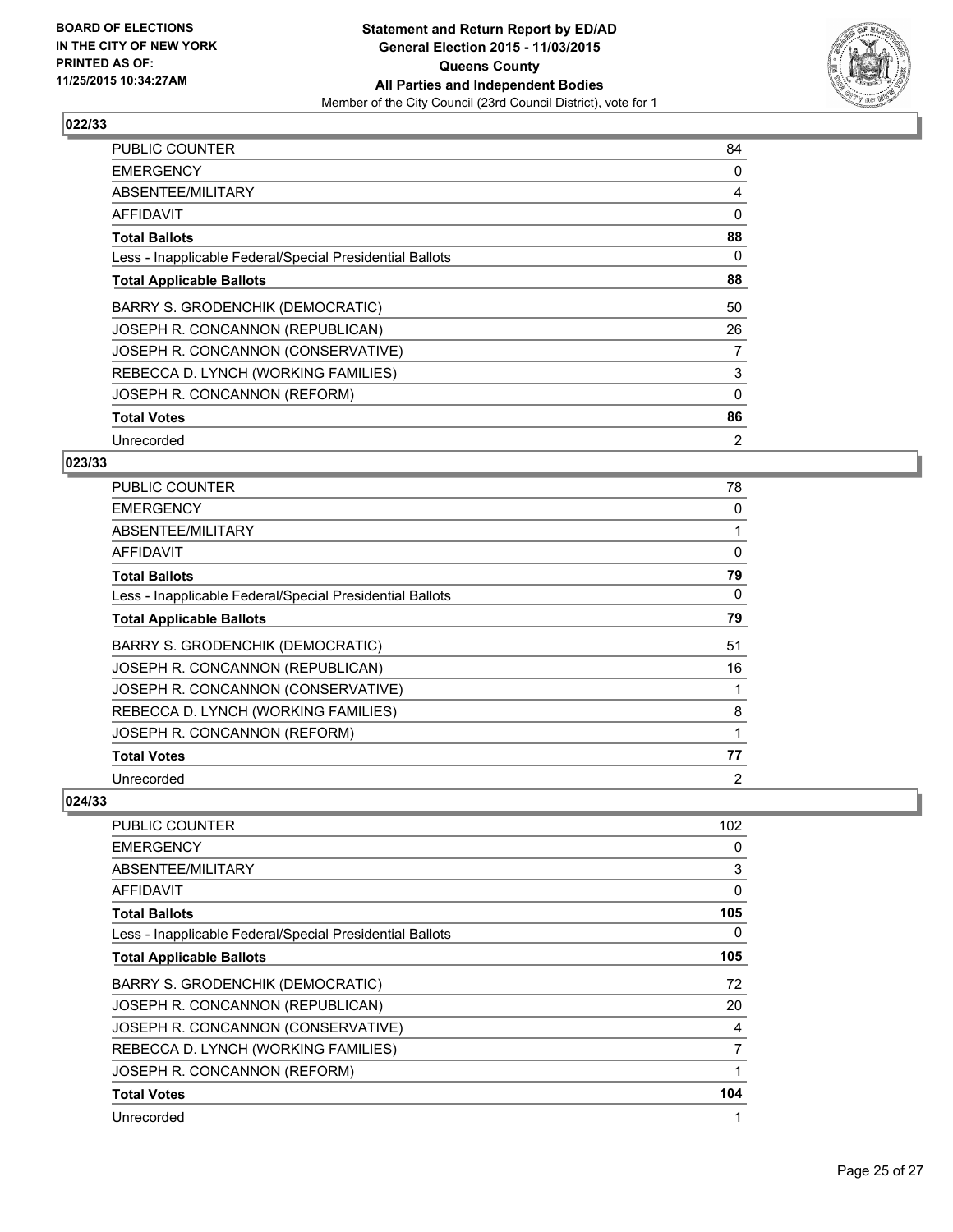

| <b>PUBLIC COUNTER</b>                                    | 82 |
|----------------------------------------------------------|----|
| <b>EMERGENCY</b>                                         | 0  |
| ABSENTEE/MILITARY                                        | 0  |
| <b>AFFIDAVIT</b>                                         | 0  |
| <b>Total Ballots</b>                                     | 82 |
| Less - Inapplicable Federal/Special Presidential Ballots | 0  |
| <b>Total Applicable Ballots</b>                          | 82 |
| BARRY S. GRODENCHIK (DEMOCRATIC)                         | 61 |
| JOSEPH R. CONCANNON (REPUBLICAN)                         | 13 |
| JOSEPH R. CONCANNON (CONSERVATIVE)                       | 0  |
| REBECCA D. LYNCH (WORKING FAMILIES)                      | 7  |
| JOSEPH R. CONCANNON (REFORM)                             | 0  |
| <b>Total Votes</b>                                       | 81 |
| Unrecorded                                               | 1  |

**026/33 COMBINED into: 020/33**

| <b>PUBLIC COUNTER</b>                                    | 195 |
|----------------------------------------------------------|-----|
| <b>EMERGENCY</b>                                         | 0   |
| ABSENTEE/MILITARY                                        | 2   |
| AFFIDAVIT                                                | 2   |
| <b>Total Ballots</b>                                     | 199 |
| Less - Inapplicable Federal/Special Presidential Ballots | 0   |
| <b>Total Applicable Ballots</b>                          | 199 |
| BARRY S. GRODENCHIK (DEMOCRATIC)                         | 136 |
| JOSEPH R. CONCANNON (REPUBLICAN)                         | 35  |
| JOSEPH R. CONCANNON (CONSERVATIVE)                       |     |
| REBECCA D. LYNCH (WORKING FAMILIES)                      | 17  |
| JOSEPH R. CONCANNON (REFORM)                             |     |
| <b>Total Votes</b>                                       | 196 |
| Unrecorded                                               | 3   |
| 028/33 COMBINED into: 027/33                             |     |